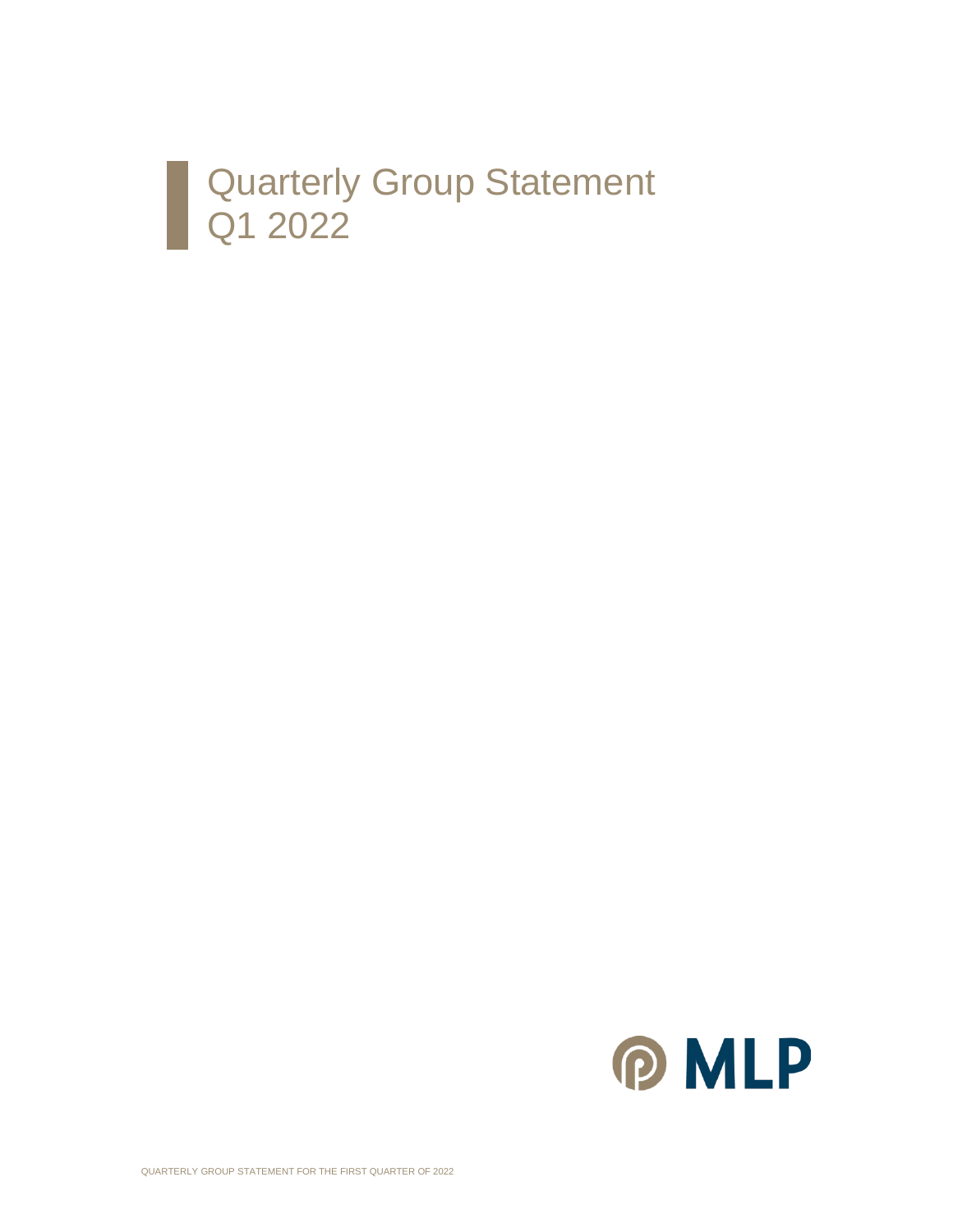#### **MLP key figures**

| All figures in € million                        | Q1 2022 | Q1 2021   | Change in % |
|-------------------------------------------------|---------|-----------|-------------|
| <b>MLP Group</b>                                |         |           |             |
| Total revenue                                   | 254.7   | 221.4     | 15.0%       |
| Revenue                                         | 249.9   | 215.6     | 15.9%       |
| Other revenue                                   | 4.7     | 5.8       | $-19.0%$    |
| Earnings before interest and taxes (EBIT)       | 34.6    | 21.8      | 58.7%       |
| EBIT margin (in %)                              | 13.6%   | 9.8%      |             |
| Net profit                                      | 24.2    | 15.8      | 53.2%       |
| Earnings per share (diluted/basic) (in €)       | 0.23    | 0.15      | 53.3%       |
| Cash flow from operating activities             | $-37.1$ | 273.5     | $-113.6%$   |
| Capital expenditure                             | 3.3     | 2.2       | 50.0%       |
| Shareholders' equity                            | 522.6   | 496.2     | 5.3%        |
| Equity ratio (in %)                             | 14.0%   | 13.4%     |             |
| Balance sheet total                             | 3,742.3 | 3,693.4   | 1.3%        |
| Private clients (families)                      | 564,200 | 562,300 1 | 0.3%        |
| Corporate and institutional clients             | 24,800  | 24,800 1  | 0.0%        |
| Consultants                                     | 2,048   | 2,083 1   | $-1.7%$     |
| <b>Branch offices</b>                           | 130     | 129 1     | 0.8%        |
| University teams                                | 102     | 106 1     | $-3.8%$     |
| Employees                                       | 2,188   | 1,890     | 15.8%       |
| <b>Brokered new business</b>                    |         |           |             |
| Old-age provision (premium sum)                 | 585.8   | 745.3     | $-21.4%$    |
| Loans and mortgages                             | 857.6   | 719.9     | 19.1%       |
| Assets under management (in $\epsilon$ billion) | 56.6    | 56.61     | 0.0%        |
| Non-life insurance (premium volume)             | 583.2   | 554.61    | 5.2%        |
| Real estate (brokered volume)                   | 152.0   | 113.0     | 34.5%       |

<sup>1</sup> As of December 31, 2021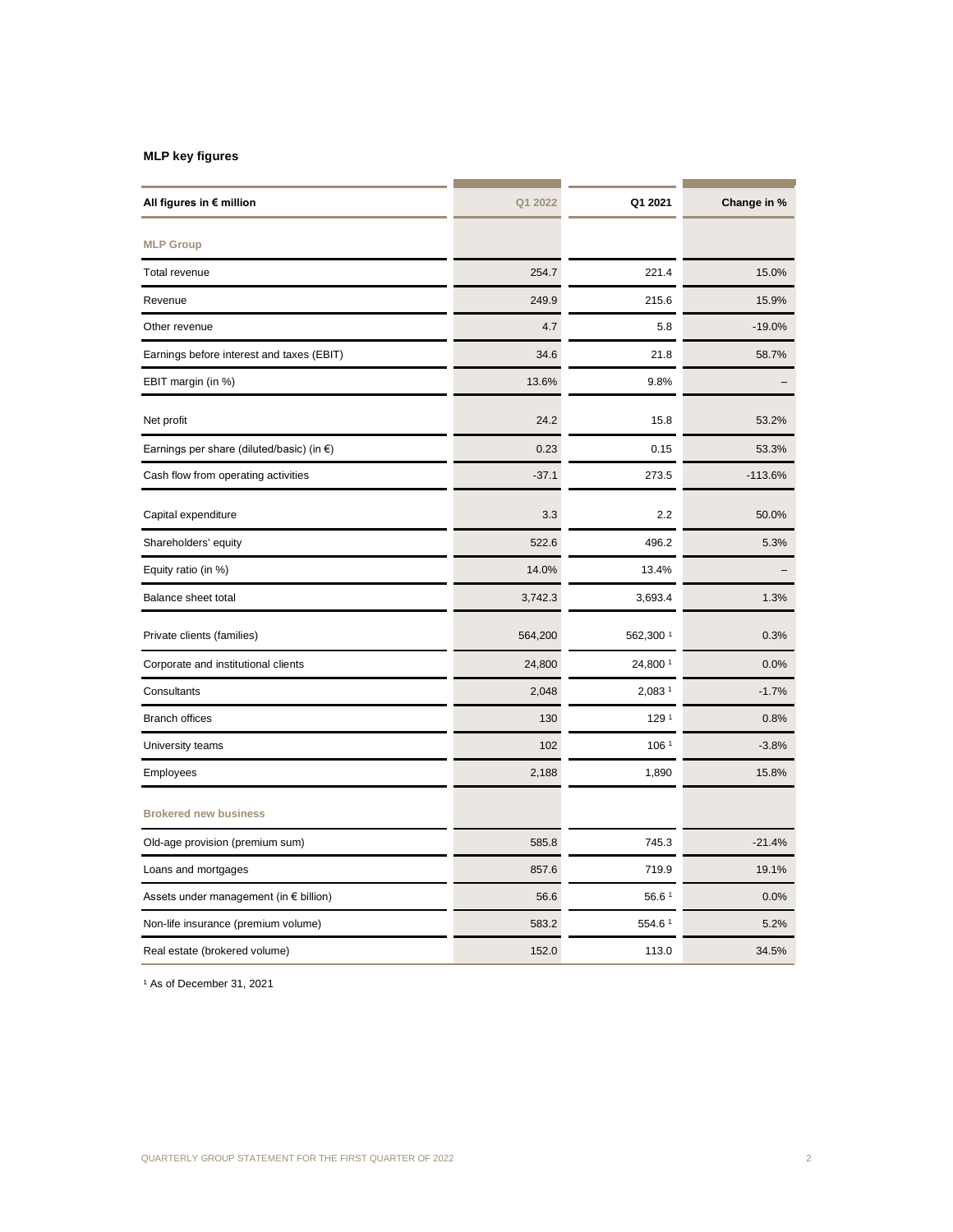## THE FIRST QUARTER 2022 AT A GLANCE

- Significant increase in total revenue to € 254.7 million at the start of the year (up 15 percent)
- Growth across all fields of consulting and in virtually all parts of the MLP Group
- EBIT rises significantly to € 34.6 million (Q1 2021: € 21.8 million) in particular due to the first-time consolidation of the Industrial Broker segment in a first quarter and a pronounced increase in the real estate business
- Forecast for 2022 confirmed: Despite increased risks in the markets, MLP still anticipates recording EBIT of € 75 to € 85 million
- Medium term target of reaching EBIT of € 100 to € 110 million and sales revenue of more than € 1.1 billion by the end of 2025 reaffirmed

## TABLE OF CONTENTS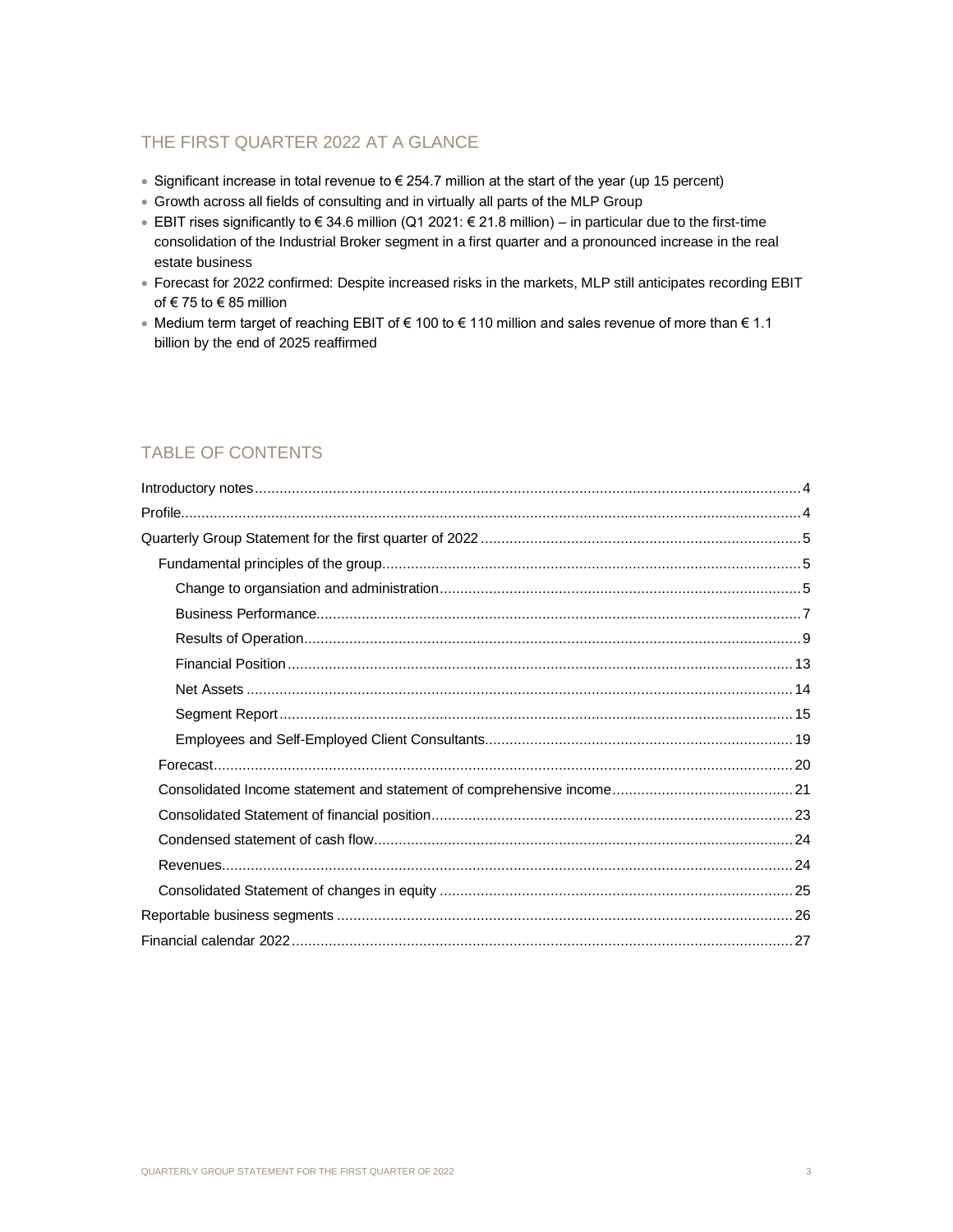## <span id="page-3-0"></span>Introductory notes

This quarterly Group statement presents significant events and business transactions of the first quarter of 2022 and updates forecast-oriented information contained in the last joint management report. The Annual Report is available on our website at www.mlp-se.com and also at www.mlp-annual-report.com. In the description of the MLP Group's financial position, net assets and results of operations pursuant to International Financial Reporting Standards (IFRS), the previous year's figures are given in brackets. The information in this quarterly Group statement has neither been verified by an auditor nor subjected to a review.

## <span id="page-3-1"></span>Profile

### The MLP Group is the partner for all financial matters

The MLP Group and its brands DEUTSCHLAND.Immobilien, DOMCURA, FERI, MLP, RVM and TPC is the financial services provider for private, corporate and institutional clients. Special added value is created by networking the various perspectives and areas of expertise – enabling clients to reach better financial decisions. To this end, the MLP Group competently combines personal and digital offers. Several of the brands also offer selected products, services and technology for other financial services providers

- DEUTSCHLAND.Immobilien The real estate platform for financial consultants and clients
- DOMCURA The underwriting agency for financial consultants and consultant platforms
- FERI Investment management for institutional clients and high net worth individuals
- MLP Financial consulting for discerning clients
- RVM The insurance broker for SMEs
- TPC Occupational provision management for companies

An intensive transfer of knowledge and expertise takes place within the network. The specialists support one another in the areas of research and concept development, as well as in client consulting. This valuable and targeted interaction generates additional value for clients, as well as for the company and its shareholders. Economic success also forms the basis for accepting social responsibility.

The Group was founded in 1971 and manages assets of more than € 56 billion for around 560,000 private and 24,800 corporate clients as well as non-life insurance portfolio volumes of around € 580 million. In addition to this, more than 10,000 financial services providers take up the services on offer.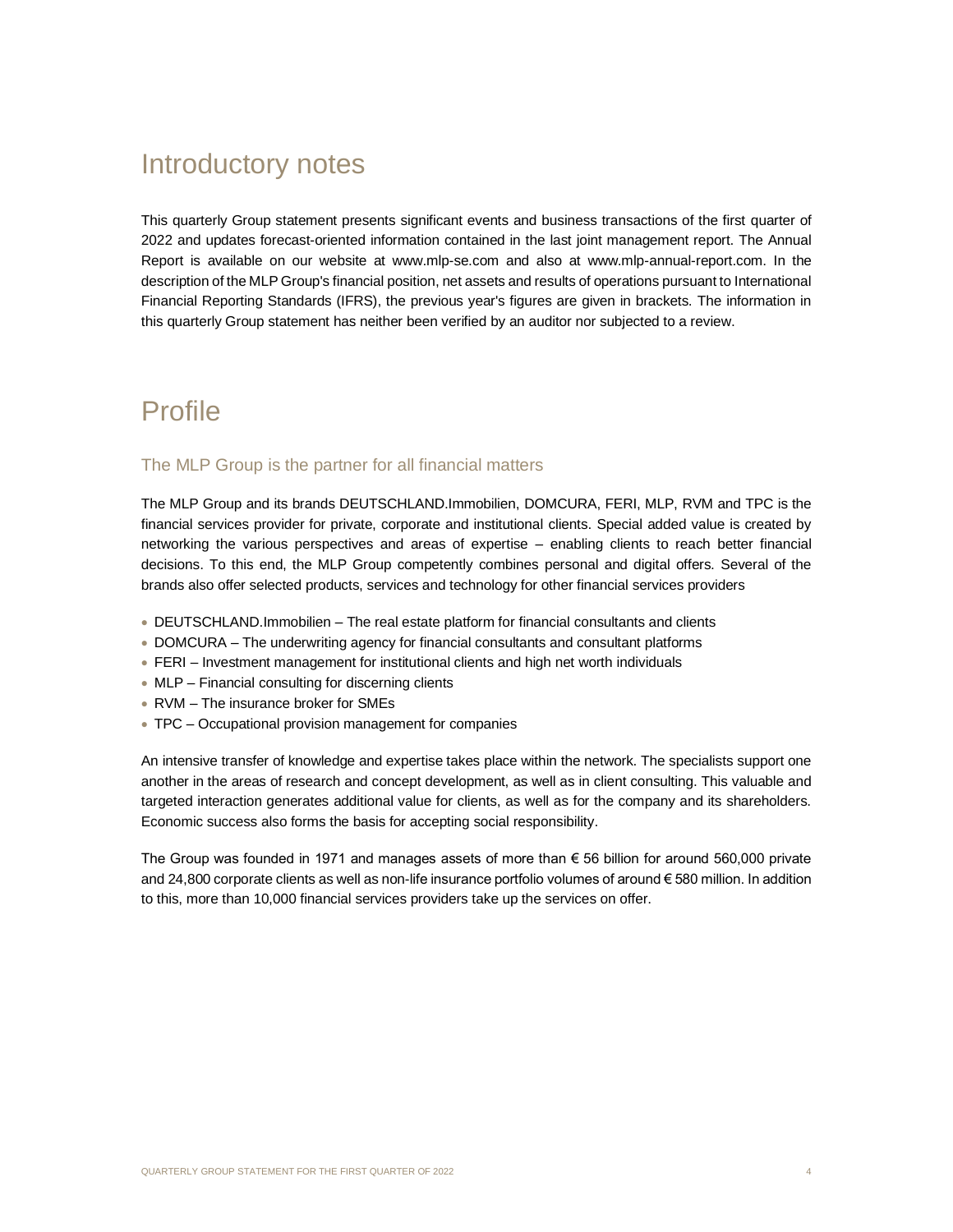# <span id="page-4-0"></span>Quarterly Group Statement for the first quarter of 2022

The values disclosed in the following quarterly statement have been rounded to one decimal place. As a result, differences to reported total amounts may arise when adding up the individual values.

## <span id="page-4-1"></span>FUNDAMENTAL PRINCIPLES OF THE GROUP

In comparison with the corporate profile described in MLP's 2021 Annual Report, the changes presented below were made during the reporting period. These relate to organisation and administration.

You can find detailed information on our business model, our corporate structure and our control system in the MLP Group Annual Report 2021 at www.mlp-annual-report.com.

### <span id="page-4-2"></span>Change to organsiation and administration

RVM GmbH acquired the remaining 50 % stake in Hartmann Versicherungsmakler GmbH in April 2022 with economic effect from January 1, 2022. Hartmann Versicherungsmakler GmbH was then merged with Jahn & Sengstack GmbH. In addition, RVM GmbH also acquired 100 % of Dr. Schmitt GmbH Würzburg including its subsidiaries, Dr. Schmitt Versicherungsmakler GmbH and Bavaria-Assekuranz Versicherungsmakler Gesellschaft GmbH on April 1, 2022 and with economic effect from January 1, 2022. All transactions were performed with economic effect from January 1, 2022. In accordance with IFRS requirements, changes in earnings of these entities are disclosed under shareholders' equity up to the closing date. The income statement is therefore only affected as of April 1, 2022.

Nordias GmbH Versicherungsmakler was merged with ZSH GmbH Finanzdienstleistungen in the first quarter with effect from January 1, 2022.

In the first quarter, DOMCURA AG acquired a total of 51 percent of the shares in the underwriting agency asspario Versicherungsdienst AG, Bad Kreuznach, with retrospective effect from January 1, 2022.

In the first quarter, we expanded the segment reporting to include the new segment DEUTSCHLAND.Immobilien. We are thus taking into account the increasing share of revenue generated by real estate brokerage and real estate development in the DI Group. Further explanations can be found in the segment report.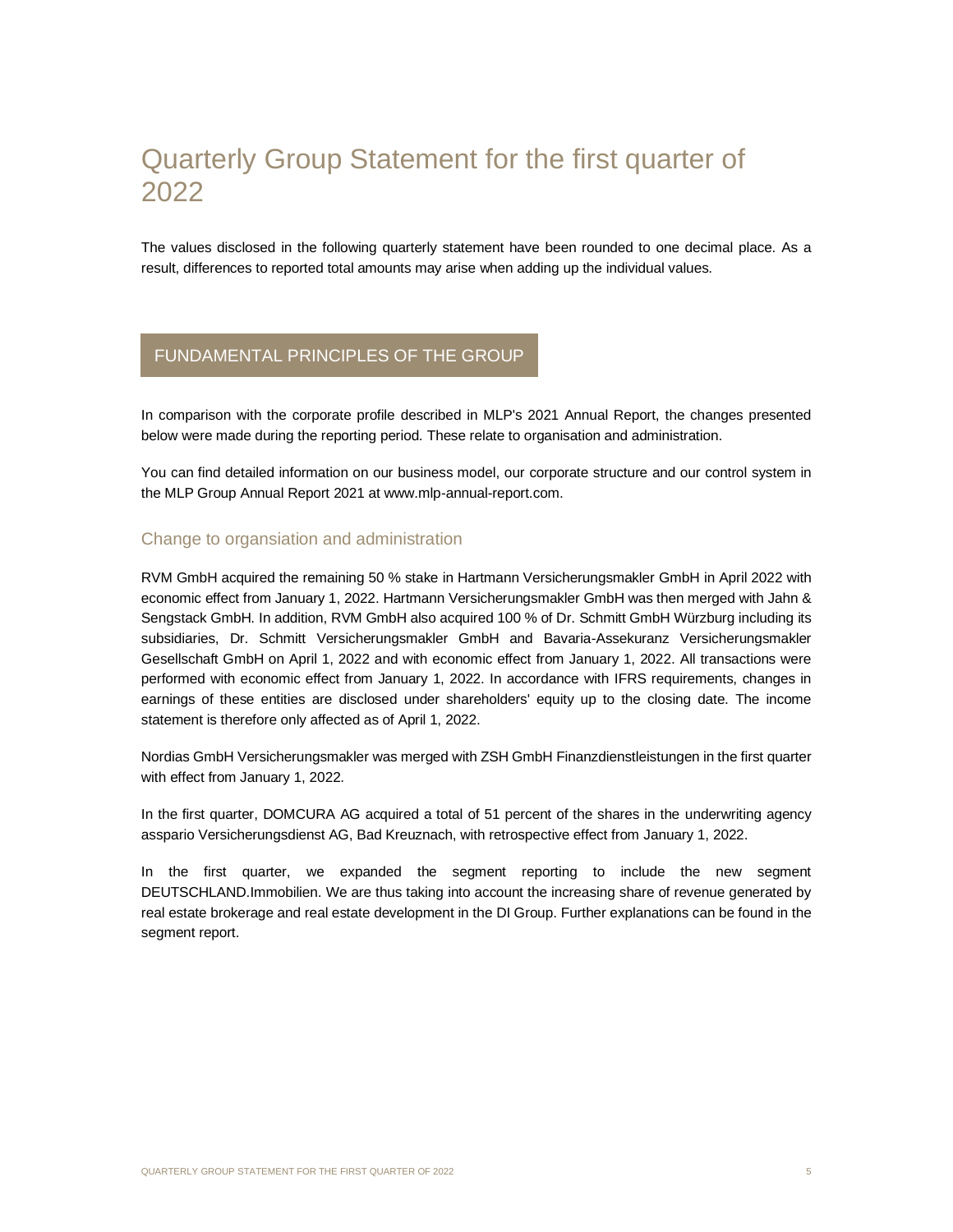On the basis of the resolution of the Annual General Meeting from June 24, 2021 to buy back own shares, a total of 509,520 shares with a pro rata amount of € 1.00 each in the share capital were bought back at an average price of € 8.0468 per share in the time period from January 3, 2022 to March 30, 2022. This corresponds to around 0.5 % of our share capital of € 109,334,686. The buyback was used to serve a participation programme for our self-employed commercial agents and branch office managers. The respective buybacks were published in detail on our company's website. Following transfer of the shares to the eligible participants, a total of 46,598 shares remain in the company's own portfolio.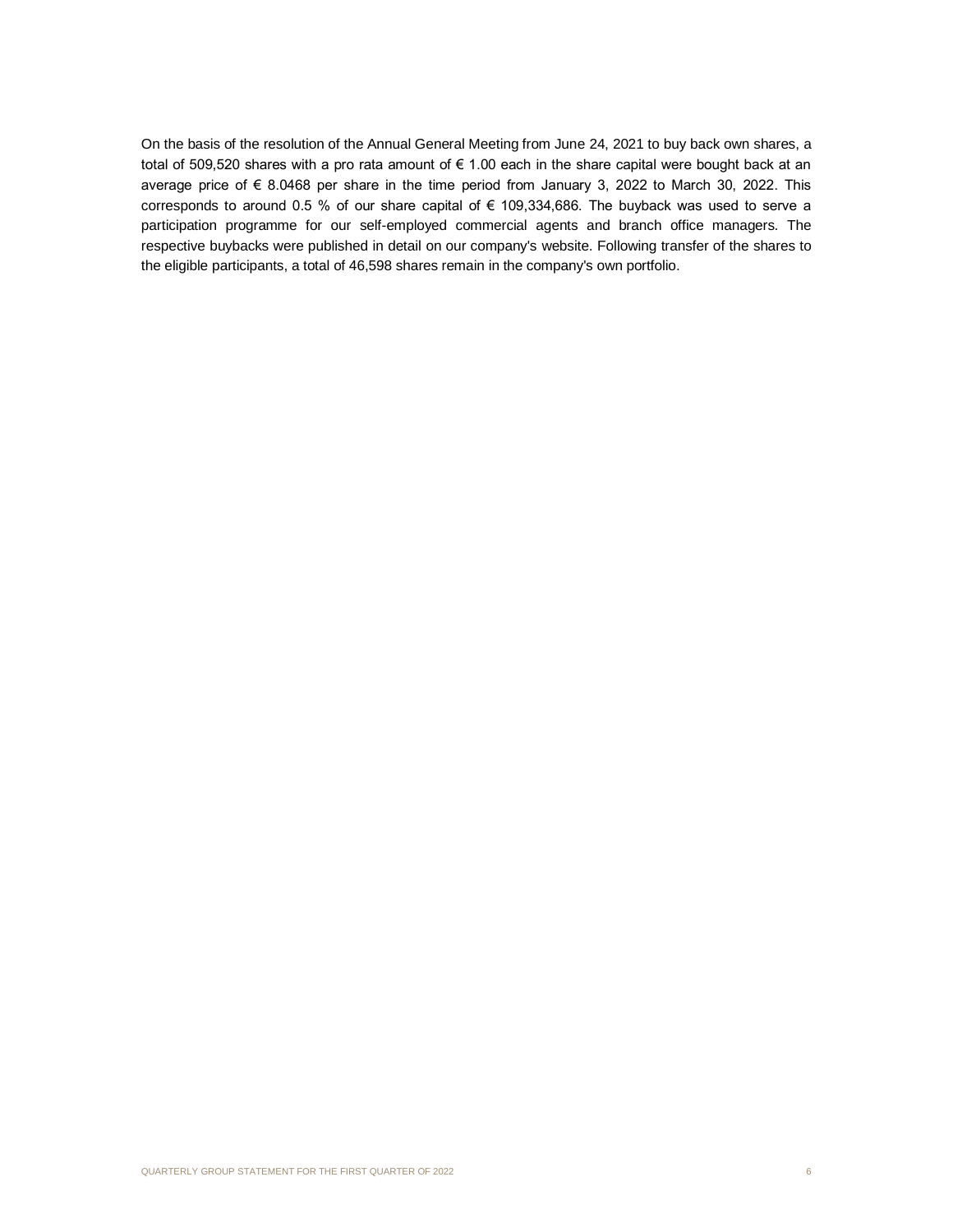## <span id="page-6-0"></span>BUSINESS PERFORMANCE

At the start of the current financial year, the MLP Group continued the positive development it had already enjoyed the previous year. Between January and March, total revenue rose by 15.0 % to  $\epsilon$  254.7 million. Accordingly, the total revenue generated was the highest recorded in a first quarter since 2003. MLP enjoyed growth in all fields of consulting here.

Revenue was significantly improved, above all in the real estate brokerage and development (+131.0 %), nonlife insurance (+22.5 %) and loans and mortgages (+16.7 %). The positive development observed in real estate was supported both by an increased brokerage volume and significantly higher revenue from real estate project development, which improved by 280.0 %. The new Industrial Broker segment, which was not yet part of the MLP Group in the first quarter of the previous year, made a particular contribution to this marked increase in non-life insurance.

Revenue in wealth management improved by 5.0 %. Among other things, further net cash inflows were able to more than compensate for the performance fees, which were significantly lower than in the same quarter of the previous year.

The other consulting fields also enjoyed positive development. Indeed, old-age provision was able to record a 3.1 % increase, while health insurance improved by 2.8 %. Despite the fact that interest rates are currently on the rise, it was also possible to increase revenue from loans and mortgages by 16.7 %.

In terms of key figures, MLP was able to maintain the assets under management in the Group to a pleasing level of € 56.6 billion. We were able to counteract the turbulence on the international capital markets with an increase in net cash inflows. The non-life insurance premium volume rose to € 583.2 million.



#### **Development of assets under management (all figures in € billion)**

Total earnings before interest and taxes (EBIT) were significantly above the previous year's level, in particular due to the broad-based growth in sales revenue, yet also supported by reversal of impairment losses.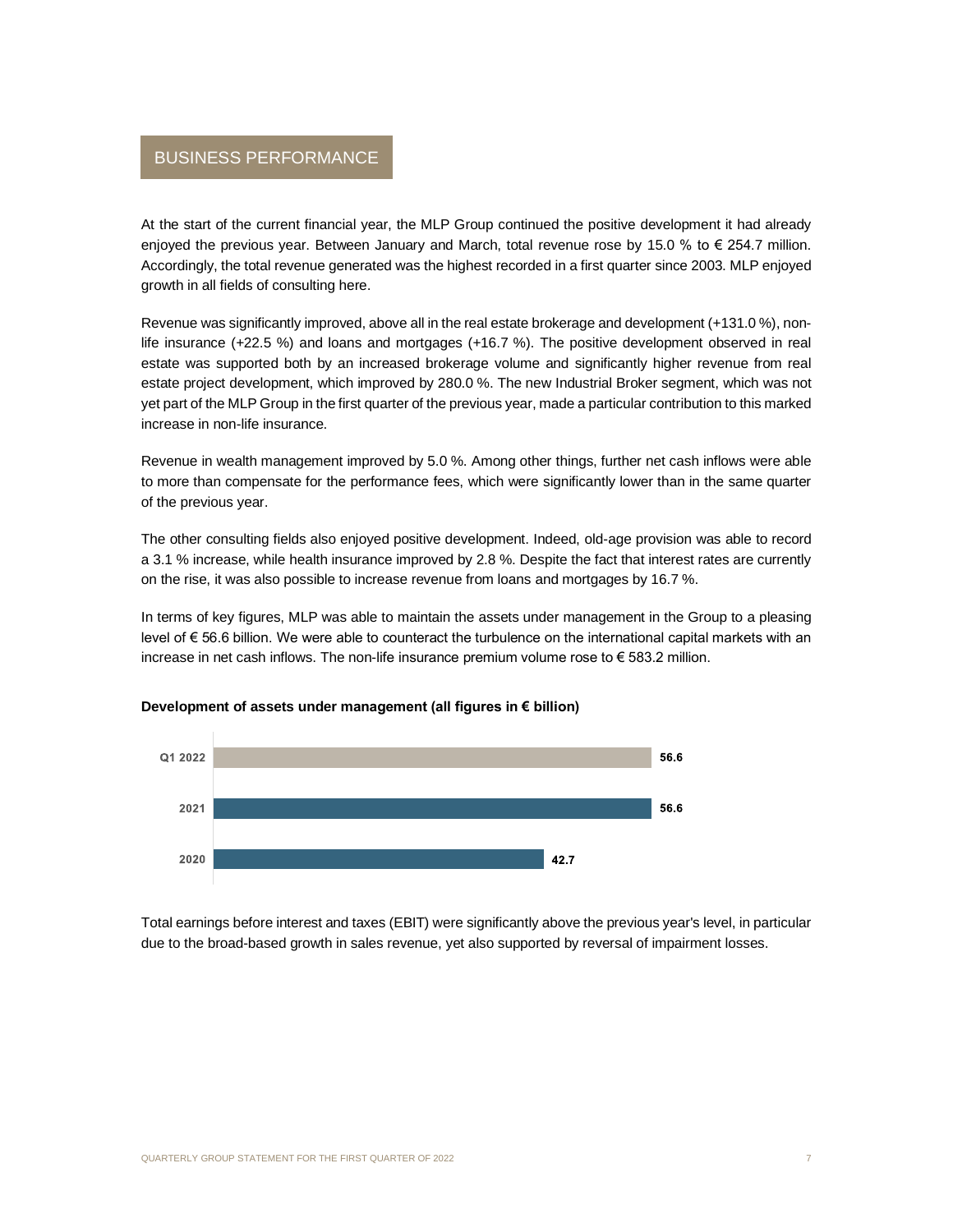## New clients

By the end of March, MLP was able to acquire a gross total of 4,000 (4,600) new family clients.

As of the end of Q1 2022, the MLP Group served a total of 564,200 family clients (December 31, 2021: 562,300) and 24,800 corporate and institutional clients (December 31, 2021: 24,800).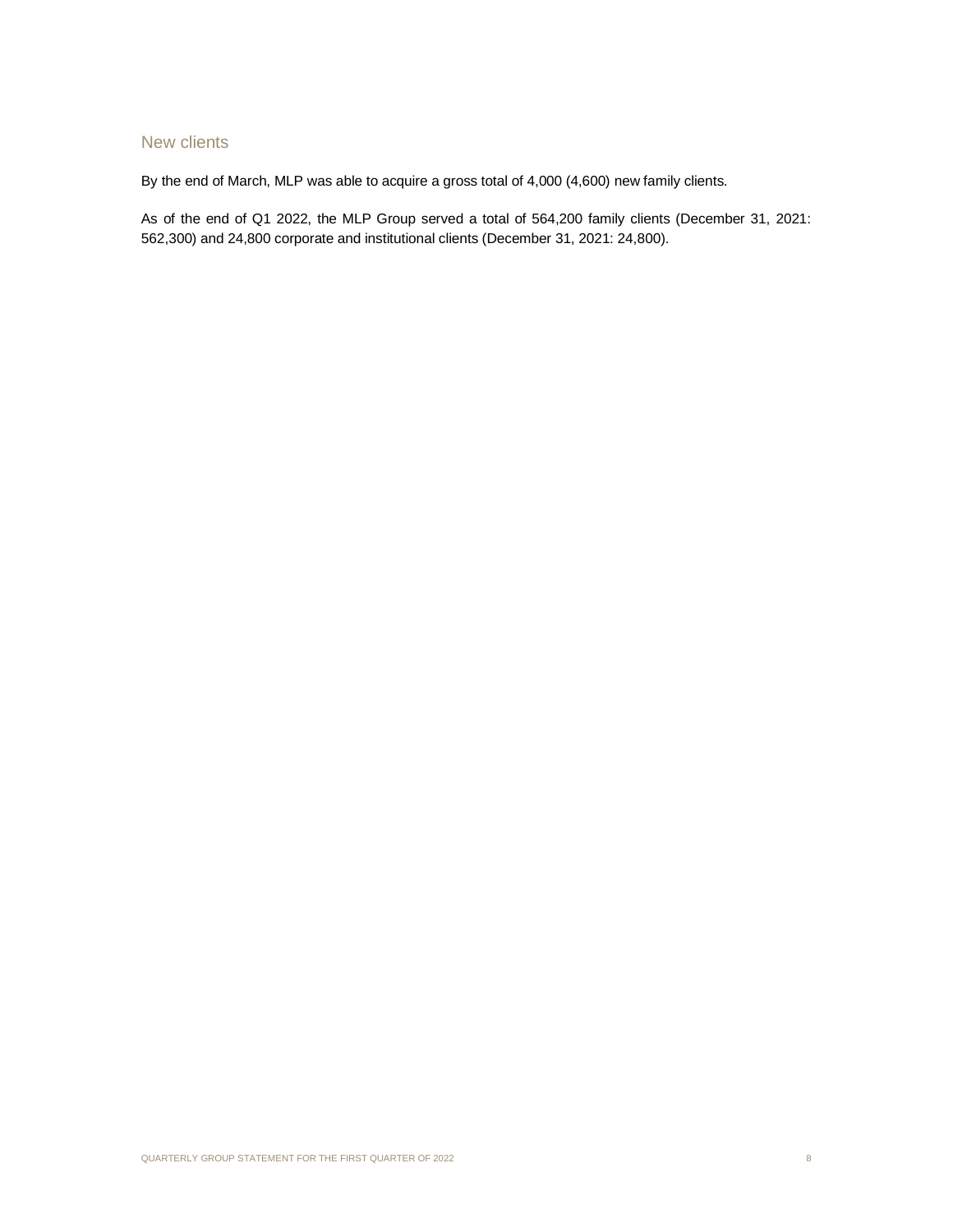#### <span id="page-8-0"></span>Development of total revenue

The total revenue generated by the MLP Group rose significantly to  $\epsilon$  254.7 million ( $\epsilon$  221.4 million). This represents an increase of 15.0 % over the same period in the previous year. Commission income increased by 13.5 % to € 238.8 million (€ 210.4 million). Revenues from real estate development rose significantly by 280.0 % to  $\epsilon$  7.6 million ( $\epsilon$  2.0 million). Revenue from the interest rate business increased slightly to € 3.6 million (€ 3.3 million). Following € 5.8 million in the previous year, other revenue was € 4.7 million.

This positive development of the individual fields of consulting continued in Q1. Set against the background of net cash inflows that remained high, wealth management revenue was improved by 5.0 % to  $\epsilon$  81.2 million (€ 77.3 million). As already anticipated at the start of 2022, performance fees were significantly lower than in the same quarter of the previous year.

Old-age provision revenue displayed stable development in the first quarter of 2022 compared to the same period of the previous year and at € 40.4 million (€ 39.2 million) it was slightly above the previous year's level. The brokered total premiums declined to € 585.8 million (€ 745.3 million). The background to this development is, apart from other factors, a higher number of contracts already concluded at the end of the previous year with a term beginning on 1 January of the current year. The occupational pension provision business accounted for a share of 24.2 % (21.9 %).

Revenue from the non-life insurance business rose significantly by 22.5 % to  $\epsilon$  82.2 million ( $\epsilon$  67.1 million). This increase can in particular be attributed to the new Industrial Broker segment. The acquisition of the RVM Group, which has been part of the MLP Group since April 1, 2021, formed the basis of this segment.

The greatest growth was recorded in the real estate brokerage and development business where revenue rose sharply from € 8.7 million to € 20.1 million (+131.0 %). This highly positive development can, in particular, be attributed to a significantly higher contribution of real estate development, which recorded a rise in revenue from  $\in$  2.0 million to  $\in$  7.6 million.

At € 14.6 million (€ 14.2), revenue in the health insurance consulting field was up by 2.8 % over the previous year. Loans and mortgages revenue rose by 16.7 % to € 5.6 million (€ 4.8 million). Despite the fact that interest rates are rising again, the brokered financing volume continued to develop positively.

Other commission and fees were  $\in$  2.2 million, following  $\in$  1.0 million in the previous year.

Earnings at MLP Hyp, which are disclosed as earnings from investments accounted for using the equity method as a joint venture with Interhyp, increased to  $\in$  1.2 million ( $\in$  1.0 million). This item also comprises earnings of the project enterprises of the DI Group included at equity. These were  $\epsilon$  0.0 million ( $\epsilon$  0.0 million) in the reporting period. Total earnings from investments accounted for using the equity method were  $\epsilon$  1.2 million ( $€ 1.0$  million).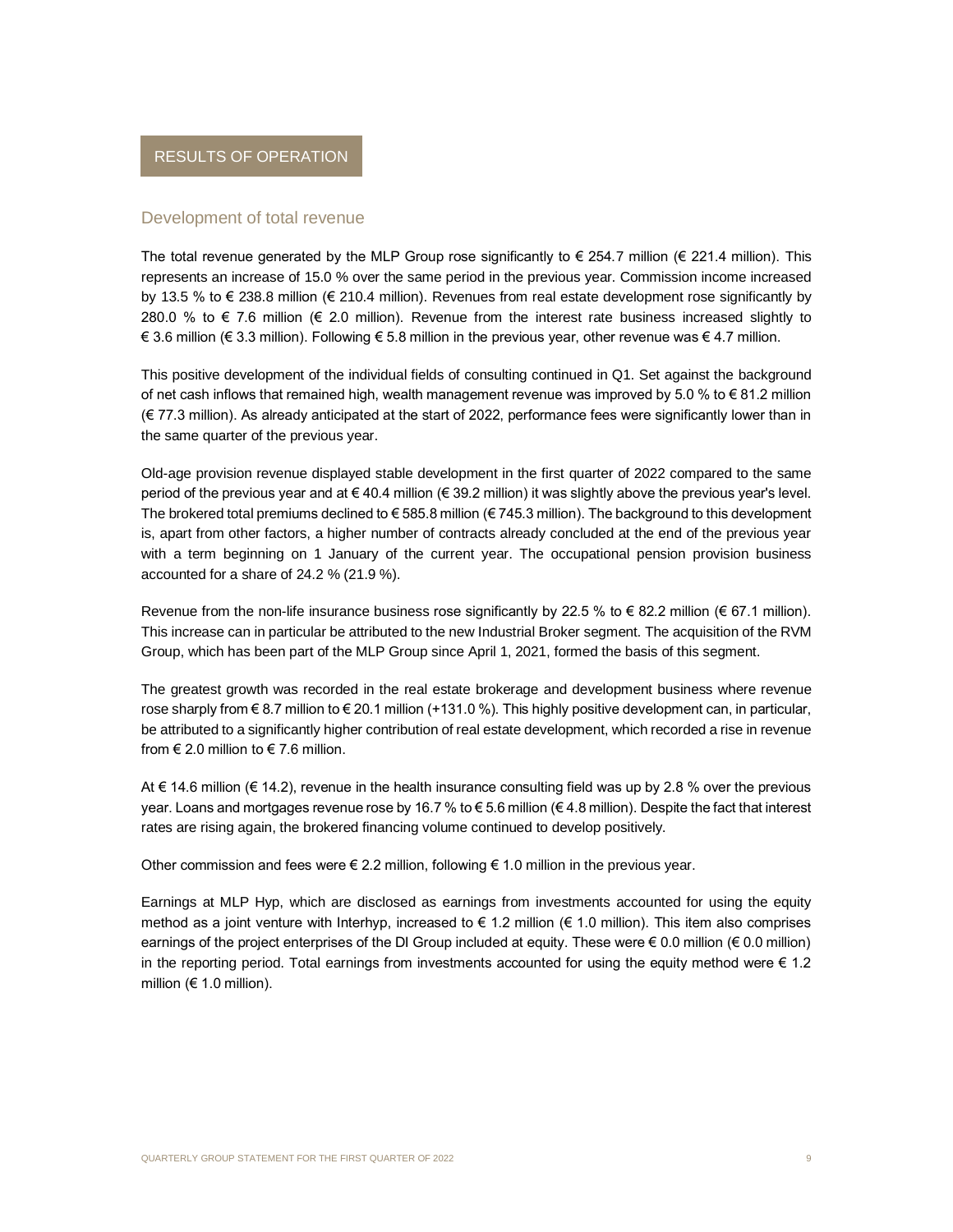#### **Breakdown of revenue**

| All figures in € million  | Share in % | Q1 2022 | Share in % | Q1 2021 | Change in % |
|---------------------------|------------|---------|------------|---------|-------------|
| Wealth management         | 34.0%      | 81.2    | 36.7%      | 77.3    | 5.0%        |
| Old-age provision         | 16.9%      | 40.4    | 18.6%      | 39.2    | 3.1%        |
| Non-life insurance        | 34.4%      | 82.2    | 31.9%      | 67.1    | 22.5%       |
| Health insurance          | 6.1%       | 14.6    | 6.7%       | 14.2    | 2.8%        |
| Real estate brokerage     | 5.2%       | 12.5    | 3.2%       | 6.7     | 86.6%       |
| Loans and mortgages       | 2.3%       | 5.6     | 2.3%       | 4.8     | 16.7%       |
| Other commission and fees | 0.9%       | 2.2     | 0.5%       | 1.0     | 120.0%      |
| Total commission income   |            | 238.8   |            | 210.4   | 13.5%       |
| Real estate development   |            | 7.6     |            | 2.0     | 280.0%      |
| Interest income           |            | 3.6     |            | 3.3     | 9.1%        |
| Total                     |            | 249.9   |            | 215.6   | 15.9%       |

### Analysis of expenses

Commission expenses primarily comprise performance fees paid to consultants. This item also includes nonlife insurance commissions paid in the DOMCURA segment and, since April 1, 2021, also the commissions paid in the RVM Group, which are recorded in the industrial broker segment. The variable expenses result from the compensation of brokerage services in the non-life insurance business. Added to these are the commissions paid for wealth management in the FERI segment, which in particular result from the activities in the field of fund administration. In this business segment they are primarily accrued due to compensation of the depository bank and fund sales. Commission expenses are also accrued in the DEUTSCHLAND.Immobilien segment. These are essentially the result of expenses from real estate brokerage. Against a backdrop of increased commission income, commissions paid were also above the previous year at € 124.4 million (€ 113.2 million). Due to the increased volume in real estate development, the expenses for purchased services from real estate development increased to  $\epsilon$  8.6 million ( $\epsilon$  1.2 million).

The inventory changes were  $\epsilon$  2.7 million in the reporting period ( $\epsilon$  –0.4 million). These are the result of real estate project development and represent the change in asset values generated in the current phase of projects within the reporting period. This item will increase as the respective projects progress and then decline again with the gradual sale of project units. Interest expenses amounted to of € 0.1 million (€ 0.1 million). Total gross profit (defined as the sum of total revenue less commission expenses, expenses for real estate development, interest expenses and plus inventory changes) increased over the previous year's figure to € 124.2 million (€ 106.6 million).

The loan loss provisions item made a positive contribution of  $\epsilon$  0.6 million, following  $\epsilon$  –0.9 million in the previous year. This improvement can essentially be attributed to the Banking segment, in particular to the reversal of impairments.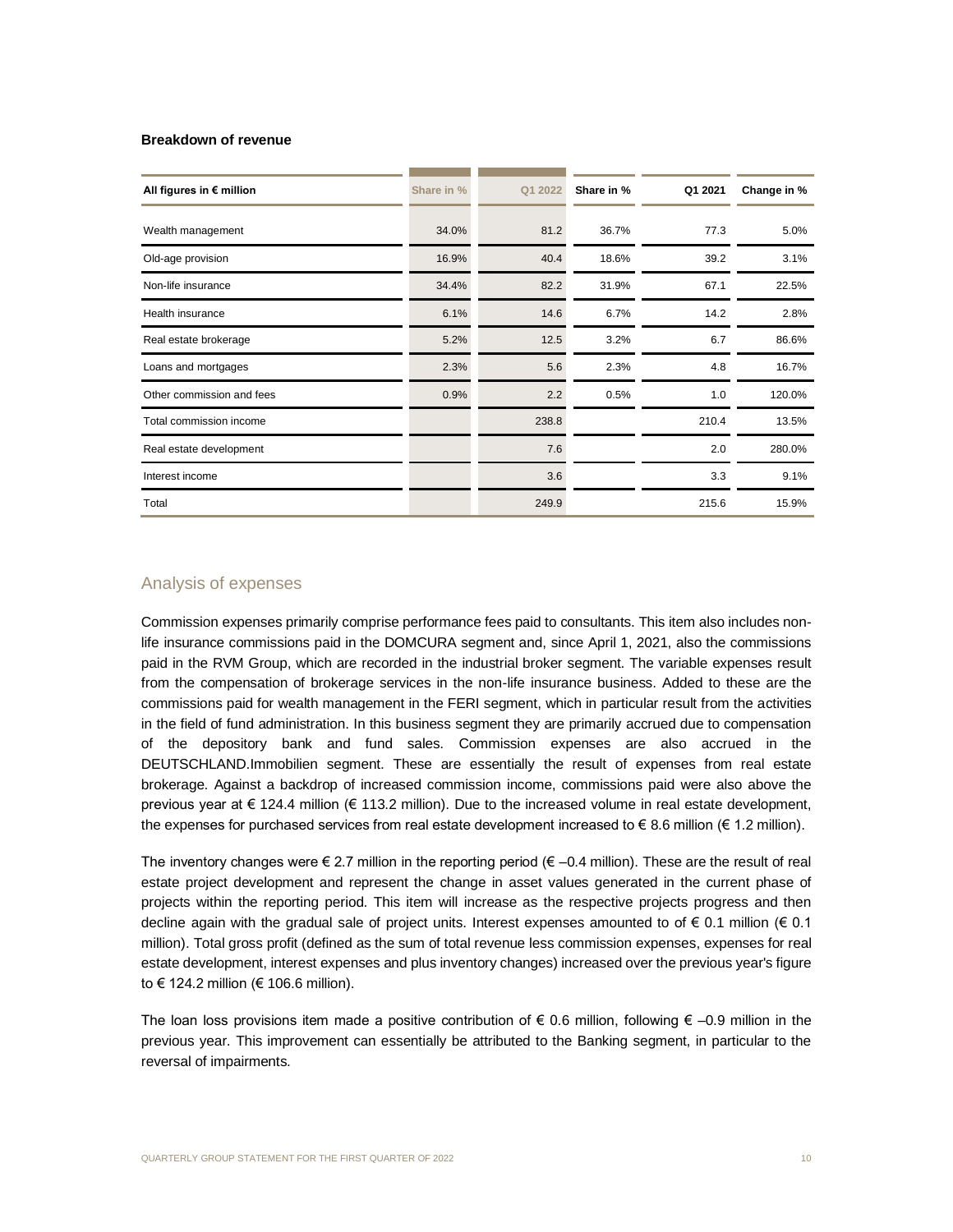Administrative expenses (defined as the sum of personnel expenses, depreciation/amortisation and impairment, as well as other operating expenses) totalled € 91.5 million and were thus above the previous year's level (€ 84.8 million). Personnel expenses rose by 10.0 % to € 46.2 million (€ 42.0 million). Factors contributing to this increase is the new Industrial Broker segment, a slightly higher overall number of employees, and general salary increases. Depreciation/amortisation and impairment totalled  $\epsilon$  7.7 million (€ 6.9 million) and were up on the previous year. Other operating expenses amounted to € 37.6 million (€ 35.9 million).

### Earnings trend

Set against the background of the increase in commission income already outlined, particularly in non-life insurance, real estate brokerage and development and also wealth management, as well as the positive contribution from the reversal of impairments, earnings before interest and taxes (EBIT) improved to € 34.6 million in the period from January to March 2022 (€ 21.8 million).



#### **EBIT development (all figures in € million)**

The finance cost in the reporting period was  $\epsilon$  –0.6 million ( $\epsilon$  –0.9 million). Earnings before taxes thus increased to  $\in$  34.0 million following  $\in$  20.9 million in the previous year. The tax rate was 28.8 % (24.4 %). Group net profit was  $\epsilon$  24.2 million ( $\epsilon$  15.8 million). The diluted and basic earnings per share were  $\epsilon$  0.23 (€ 0.15).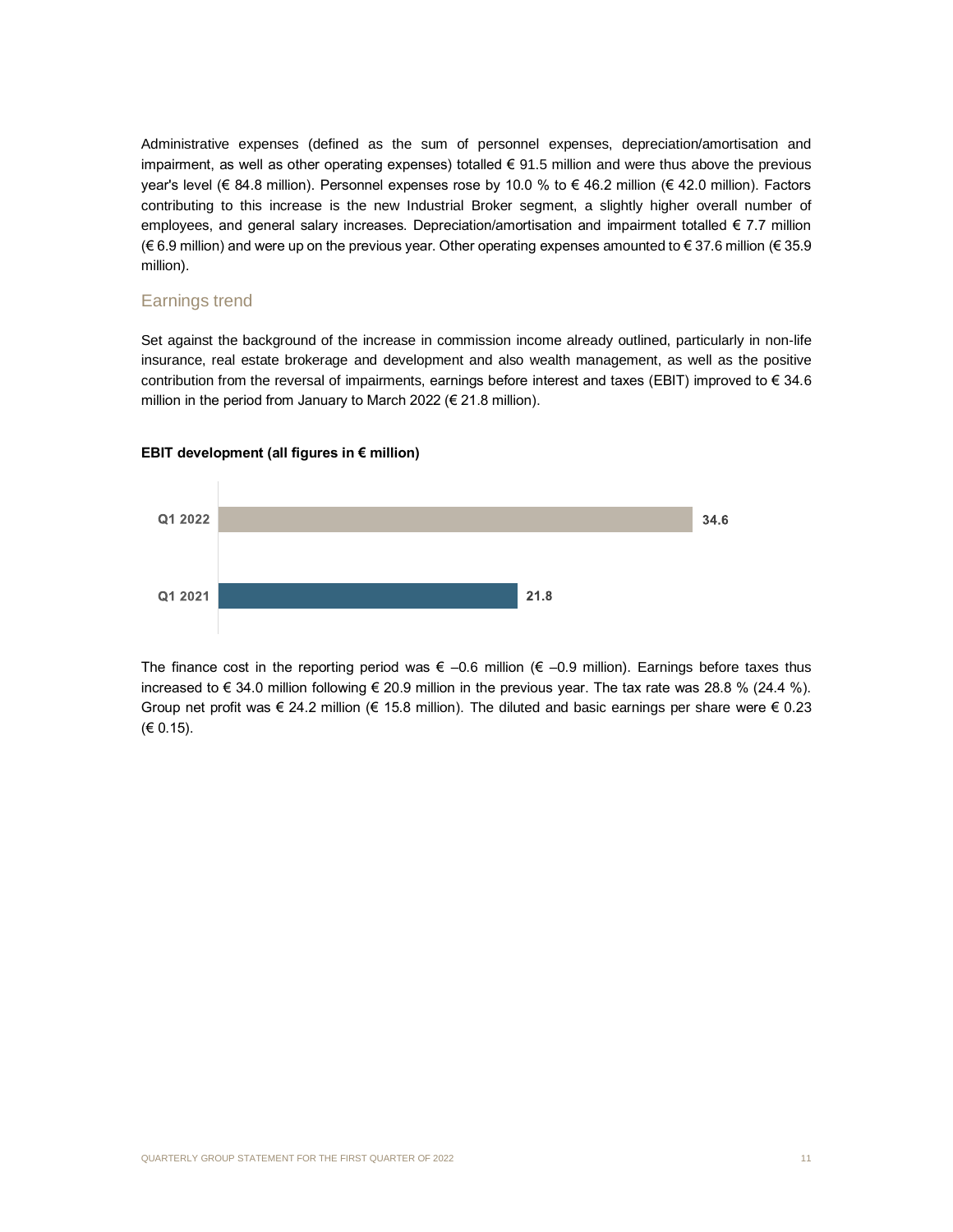#### **Structure and changes in earnings in the Group**

| All figures in € million   | Q1 2022 | Q1 2021 | Change in % |
|----------------------------|---------|---------|-------------|
| Total revenue              | 254.7   | 221.4   | 15.0%       |
| Gross profit <sup>1</sup>  | 124.2   | 106.6   | 16.5%       |
| Gross profit margin (in %) | 48.8%   | 48.1%   |             |
| <b>EBIT</b>                | 34.6    | 21.8    | 58.7%       |
| EBIT margin (in %)         | 13.6%   | 9.8%    |             |
| Finance cost               | $-0.6$  | $-0.9$  | $-33.3%$    |
| <b>EBT</b>                 | 34.0    | 20.9    | 62.7%       |
| EBT margin (in %)          | 13.3%   | 9.4%    |             |
| Income taxes               | $-9.8$  | $-5.1$  | 92.2%       |
| Net profit                 | 24.2    | 15.8    | 53.2%       |
| Net margin (in %)          | 9.5%    | 7.1%    |             |

<sup>1</sup> Definition: Gross profit is the result of total revenue less commission expenses, real estate development expenses, interest expenses and any inventory changes.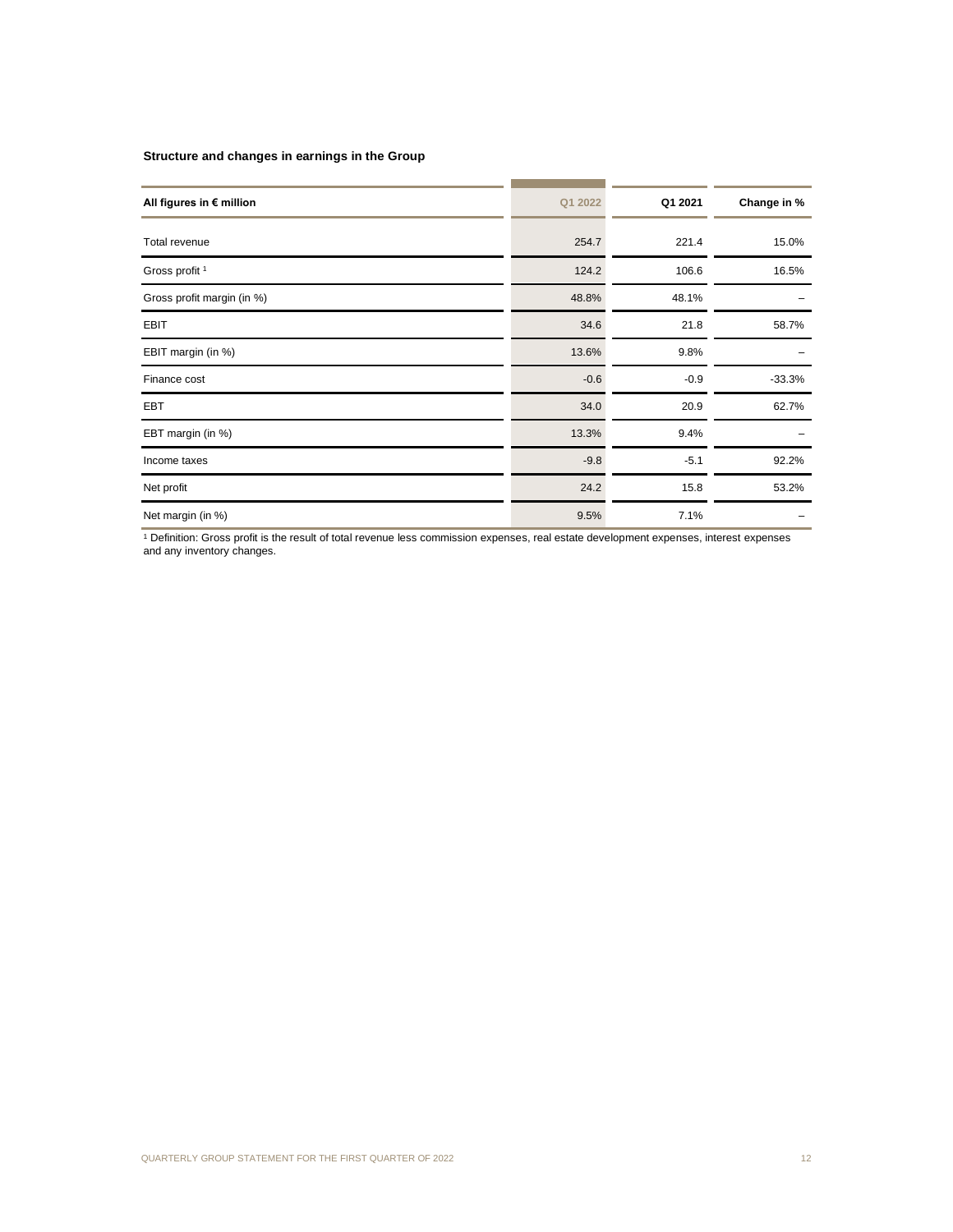## <span id="page-12-0"></span>FINANCIAL POSITION

#### Aims of financial management

You can find detailed information on the objectives of financial management in the 2021 Annual Report of the MLP Group at www.mlp-annual-report.com.

#### Financing analysis

At present, we are using only a limited amount of borrowed funds for the long-term financing of the Group in the form of securities, promissory note bond issues or loans. Our non-current assets are financed by our shareholders' equity and non-current liabilities. Current liabilities due to clients and banks in the banking business represent further refinancing funds that are generally available to us in the long term.

As of March 31, 2022, liabilities due to clients and financial institutions in the banking business which amounted to € 2,689.8 million (December 31, 2021: € 2,645.4 million) were offset on the assets side of the balance sheet by receivables from clients and financial institutions in the banking business of  $\epsilon$  1,579.1 million (December 31, 2021: € 1,439.7 million).

We did not perform any increase in capital stock in the reporting period.

#### Liquidity analysis

Cash flow from operating activities declined to  $\epsilon$  –37.1 million from  $\epsilon$  273.5 million in the same period of the previous year. Here, significant cash flows result from the deposit business with our clients and from the investment of these funds.

Cash flow from investing activities changed from  $\epsilon$  –58.7 million to  $\epsilon$  –18.7 million. This decline relates to the acquisition of the RVM Group in the previous year. The outflow of cash and cash equivalents in the financial year is essentially due to investments in fixed income securities.

As at the end of the first quarter of 2022, the MLP Group has access to cash holdings of around  $\epsilon$  1,455 million. These are made up of cash and cash equivalents, the credit held by MLP SE at MLP Banking AG and the medium-term time deposits. A good level of liquid funds therefore remains available. Thus, there are sufficient cash reserves available to the MLP Group. Alongside cash holdings, free lines of credit are also in place.

#### Capital expenditure analysis

The MLP Group invested € 3.3 million in Q1 2022 (€ 2.2 million). The largest share of investments was made in the Financial Consulting segment by  $\epsilon$  1.2 million ( $\epsilon$  1.1 million). Investments in operating and office equipment, as well as software and IT represented one focus here. Including the purchase price component already paid in the course of the acquisition of the Hartmann Versicherungsmakler GmbH, the investment volume was  $\epsilon$  5.3 million.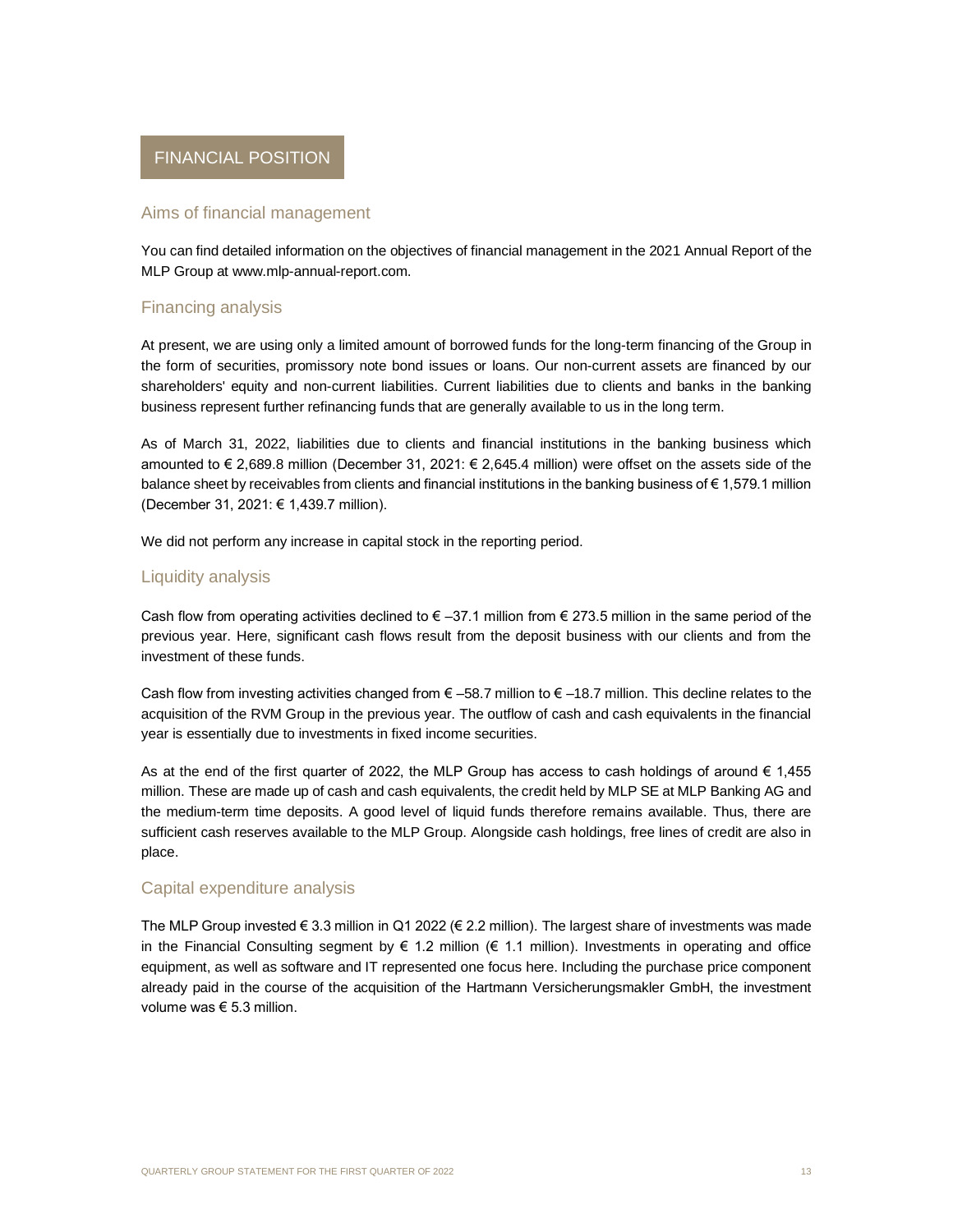#### <span id="page-13-0"></span>Analysis of the asset and liability structure

As of March 31, 2022, the balance sheet total of the MLP Group was € 3,742.3 million (December 31, 2021: € 3,693.4 million). On the assets side of the balance sheet, intangible assets remained virtually unchanged at € 225.6 million (December 31, 2021: € 226.8 million). Financial investments were € 126.1 million (December 31, 2021: € 128.1 million). Receivables from clients in the banking business increased to € 1,019.0 million (December 31, 2021: € 961,4 million), mainly due to the increase in loans from own commitments and promissory note loans. Receivables from financial institutions in the banking business increased to  $\epsilon$  560.1 million (31 December 2021: € 478.3 million), significantly influenced by an increased investment volume in time deposits and promissory note loans. Financial investments were € 210.2 million (December 31, 2021: € 195.2 million). Other receivables and other assets reduced to € 225,2 million (December 31, 2021: € 261,9 million). This item also includes commission receivables from insurers and other product partners resulting from the brokerage of insurance products. Due to the typically strong year-end business, these increase considerably at the end of the year and then decline again during the course of the following financial year. Cash and cash equivalents stood at € 1,311.5 million (December 31, 2021: € 1,377.8 million). The decrease can mainly be attributed to lower cash funds.

The "Inventories" item disclosed in the balance sheet essentially represents the assets of the project enterprises within the DI Group. As of March 31, 2022, € 37.3 million were reported under this balance sheet item (December 31, 2021: € 34.6 million).

As of the reporting date of March 31, 2022, the shareholders' equity of the MLP Group increased to  $\epsilon$  522.6 million (December 31, 2021: € 496.2 million). Following acquisition of a majority stake in the DI Group in 2019, non-controlling interests are now disclosed in the balance sheet under shareholders' equity. As of March 31, 2022 they were € 0.4 million (December 31, 2021: € 1.0 million). The balance sheet equity ratio was 14.0 % (December 31, 2021: 13.4 %).

Provisions fell slightly to € 129.1 million (December 31, 2021: € 137.0 million). Liabilities due to clients in the banking business increased to € 2,553.2 million (December 31, 2021: € 2,516.1 million) and reflect a further increase in client deposits. Liabilities due to banks in the banking business rose to € 136.5 million (December 31, 2021: € 129.3 million). Other liabilities declined to € 350.8 million (December 31, 2021: € 370.3 million). The decline results in particular from lower liabilities to client consultants.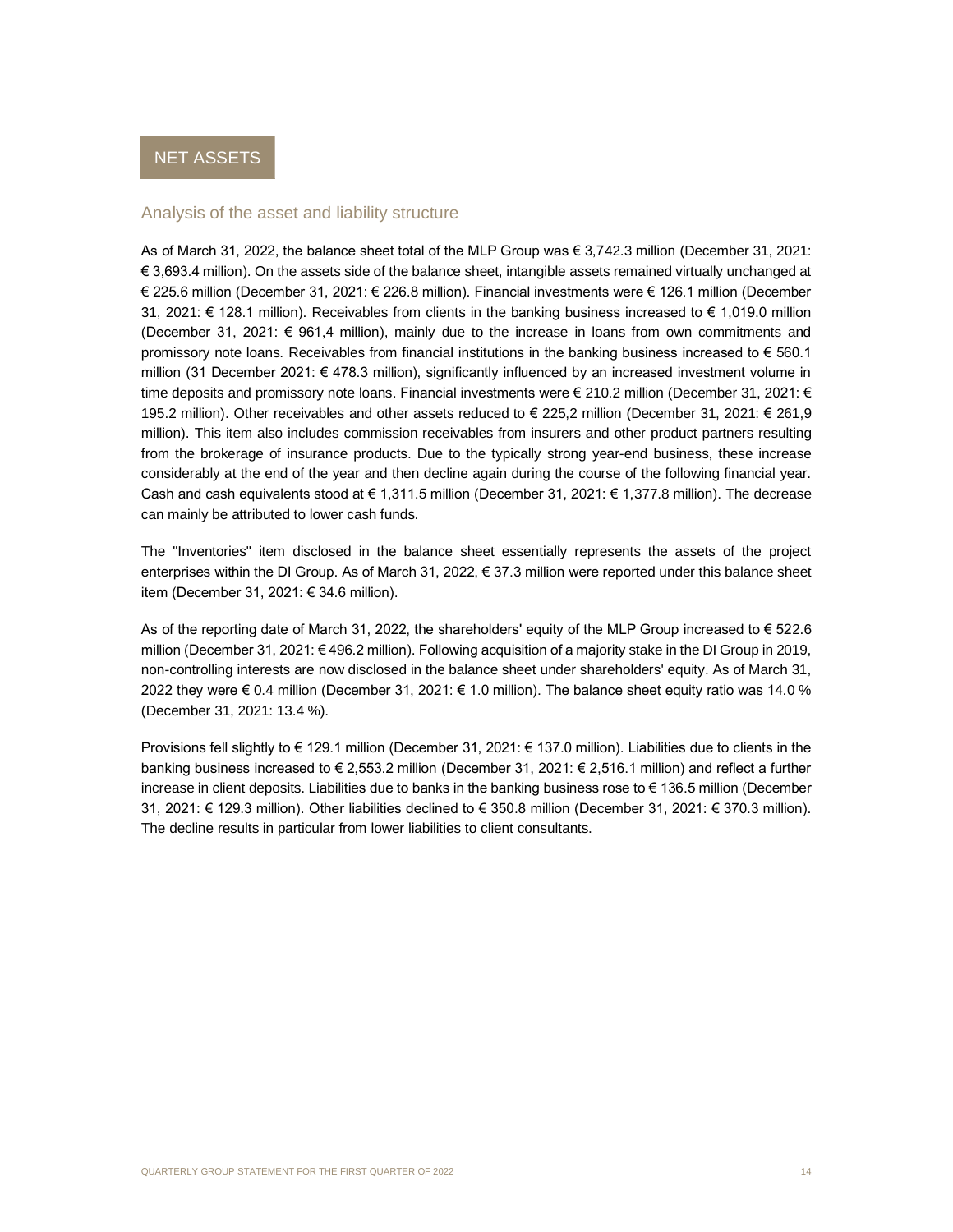## <span id="page-14-0"></span>SEGMENT REPORT

The MLP Group is broken down into the following segments:

- Financial Consulting
- **Banking**
- **FERI**
- DOMCURA
- Industrial Broker
- DEUTSCHLAND.Immobilien
- Holding

The Financial Consulting segment includes revenue generated in the fields of consulting of old-age provision, health and non-life insurance, loans & mortgages and real estate brokerage. All banking services for both private and corporate clients, from wealth management, accounts and cards, through to the interest rate business, are brought together in the Banking segment. The FERI segment primarily generates revenue from the wealth management field of consulting, while the DOMCURA segment generates most of its revenue from the non-life insurance business.

The Holding segment included the project enterprises of the DI Group up to December 31, 2021. Since January 1, 2022, these are now recorded along with the remaining DI entities in the new DEUTSCHLAND.Immobilien segment. The Holding and Others segment was renamed to Holding again. The Holding segment does not have active operations.

With the acquisition of RVM, MLP has laid the crucial foundation for developing the commercial and industrial insurance market. The acquisition of RVM forms the basis for a systematic expansion of the new Industrial Broker segment. As at the reporting date on March 31, 2022, the companies of the RVM Group are disclosed in this segment. Similarly to the DOMCURA segment, the majority of revenue and earnings in this segment are essentially generated in the first quarter of each year. This is due to the seasonality of this business. The subsequent quarters up to the end of the year are then generally concluded with negative earnings. The segment was not yet included in the reporting in the first quarter of the previous year. As such, there are no values from previous years.

As a result of its increasing share of revenue and profitable implementation of further real estate projects currently in planning, the business model of the DI Group is becoming increasingly important for the MLP Group. As of January 1, 2022 the DI Group has therefore been monitored and controlled independently. All revenue from real estate brokerage and real estate development of the DI Group will be reported in the new DEUTSCHLAND.Immobilien segment. In return, these earnings contributions will be removed from the Financial Consulting segment and the Holding segments. Expenses from real estate development have been disclosed under "Expenses from real estate development" since January 1, 2022. The "Inventory changes" item also results from real estate development and represents the changes in assets generated in the current phase of the projects within the reporting period. This item will increase as the respective projects progress and then decline again with the gradual sale of project units.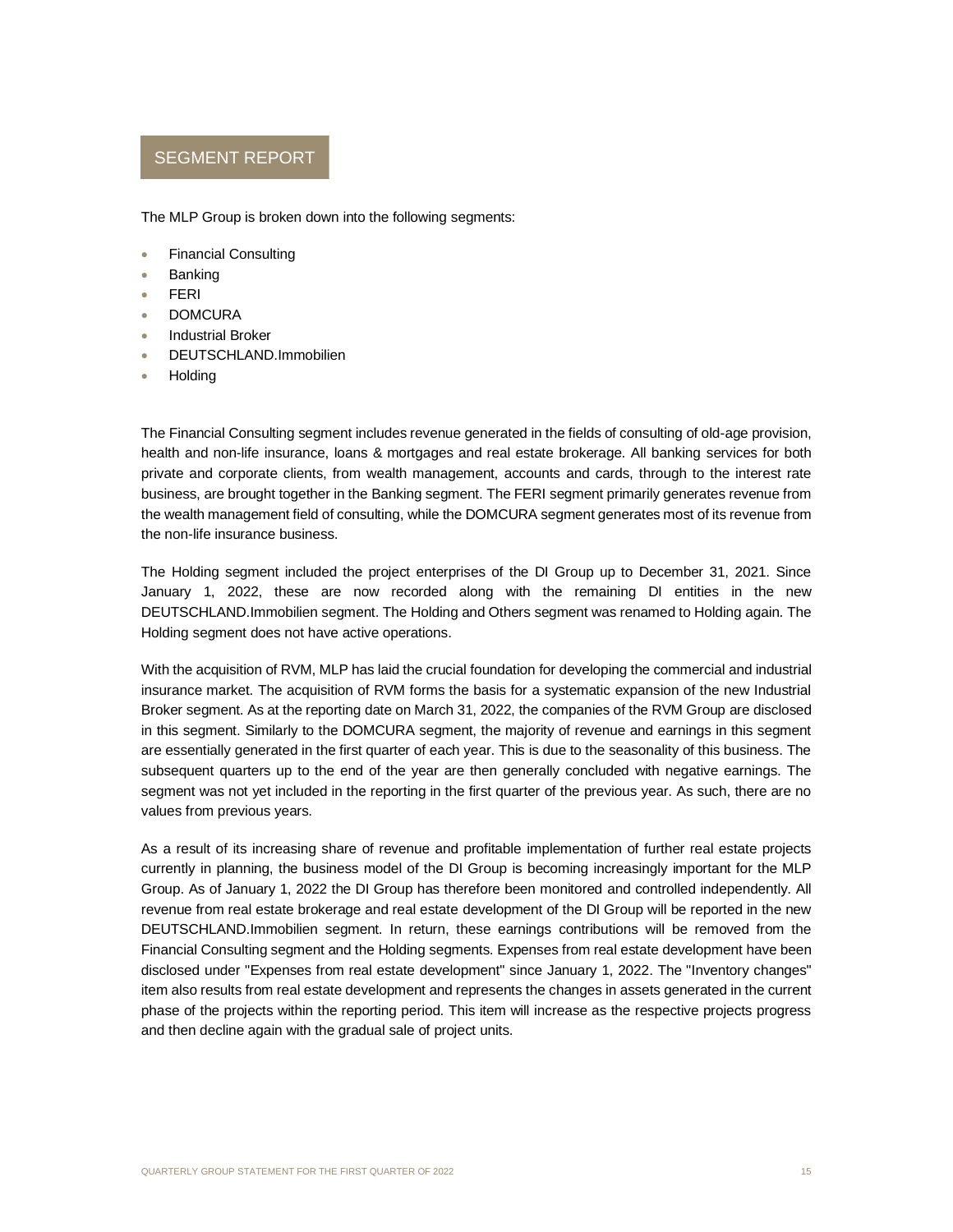### Financial Consulting segment

Compared to the previous year, the DI Group's contributions are no longer included. The previous year is presented accordingly. Total revenue in the Financial Consulting segment was € 105.5 million in Q1 (€ 98.6 million). Sales revenue rose to € 99.4 million (€ 91.2 million) and other revenue declined to € 6.1 million (€ 7.4 million). This is essentially due to income from the revised cash price payment made to the DI Group last year.

Commission expenses rose to  $\epsilon$  52.8 million ( $\epsilon$  47.3 million) as a result of higher sales revenue. Loan loss provisions stood at  $\epsilon$  –0.2 million ( $\epsilon$  –0.1 million). Personnel expenses amounted to  $\epsilon$  20.2 million ( $\epsilon$  20.4 million). At € 4.7 million (€ 4.8 million), depreciation/amortisation and impairment was virtually unchanged. Other operating expenses totalled  $\epsilon$  25.1 million ( $\epsilon$  25.2 million). EBIT reached  $\epsilon$  3.8 million ( $\epsilon$  1.7 million). Finance cost amounted to € 0.2 million (€ -0.7 million). EBT was € 3.9 million (€ 1.0 million).

### Banking segment

Total revenue in the Banking segment was € 30.2 million (€ 24.4 million) in Q1. Sales revenue rose to € 29.4 million (€ 23.7 million) and other revenue was € 0.8 million (€ 0.7 million). Commission expenses amounted to € 13.2 million (€ 10.4 million).

Interest expenses were  $\epsilon$  0.1 million ( $\epsilon$  0.0 million). At  $\epsilon$  0.8 million, loan loss provisions made a positive contribution (€ –0.6 million). This was due to a positive effect from the reversal of impairments. Personnel expenses were € 3.6 million (€ 3.6 million), while depreciation and impairment totalled € 0.1 million (€ 0.1 million). Other operating expenses were € 9.2 million (€ 9.3 million).

Set in particular against the background of higher revenue and the positive valuation effect already outlined, EBIT improved to €4.9 million (€0.4 million). With a finance cost of €0.0 million (€0.0 million), EBT was € 4.9 million (€ 0.5 million).

#### FERI segment

At € 57.8 million, total revenue in the FERI segment in the reporting period was only slightly below the previous year's level (€ 58.8 million) and was therefore almost able to balance out the high performance fees of the previous year. Sales revenue declined from € 58.4 million to € 56.9 million. Commission expenses increased to € 33.5 million (€ 31.9 million). This increase can be attributed to the altered revenue mix in comparison with the same quarter in the previous year. A large proportion of the performance fees is recognised in the income statement. Loan loss provisions made a positive contribution of  $\epsilon$  0.2 million ( $\epsilon$  0.0 million).

Personnel expenses amounted to € 10.0 million (€ 10.1 million). Depreciation/amortisation and impairments were  $\epsilon$  0.8 million ( $\epsilon$  0.6 million). Other operating expenses increased to  $\epsilon$  4.2 million ( $\epsilon$  2.3 million). The background to the increase is, besides other factors, subsequent IT consulting costs. EBIT declined to  $\epsilon$  9.5 million (€ 13.9 million). The previous year's higher figure was essentially due to significantly higher performance fees. With a finance cost of € –0.1 million (€ –0.1 million), EBT was € 9.3 million (€ 13.8 million).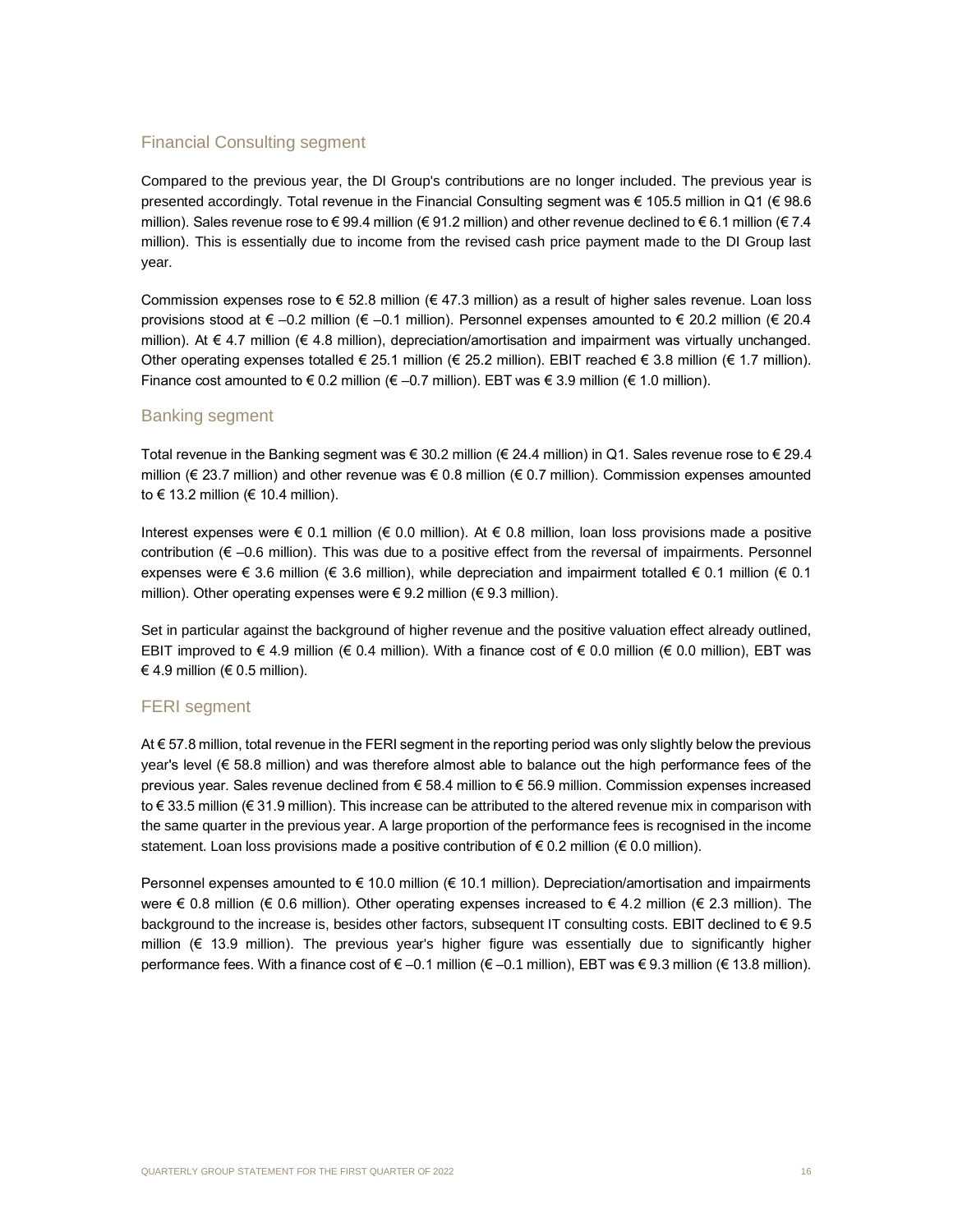## DOMCURA segment

The DOMCURA segment primarily generates revenue from the brokering of non-life insurance. DOMCURA's business model is characterised by a high degree of seasonality. Accordingly, the segment records high revenue and comparably high earnings in the first quarter of each year. This is then typically followed by a loss from Q2 to Q4.

Sales revenue rose to  $\epsilon$  48.2 million ( $\epsilon$  45.3 million) in Q1. This primarily reflects the premium volumes received. Other revenue was € 0.8 million (€ 0.4 million). Total revenue increased to € 49.0 million (€ 45.7 million). Commission expenses rose to € 30.8 million (€ 28.7 million). These are essentially accrued as variable compensation for brokerage services.

Personnel expenses were  $\in$  4.9 million ( $\in$  5.0 million), while depreciation/amortisation and impairment remained unaltered at € 0.6 million (€ 0.6 million). Other operating expenses rose to € 2.2 million (€ 1.8 million). EBIT rose to € 10.2 million (€ 9.6 million). With a finance cost of € –0.1 million (€ –0.1 million), EBT was  $\epsilon$  10.1 million ( $\epsilon$  9.5 million).

#### Industrial Broker segment

The Industrial Broker segment primarily generates revenue from the brokering of insurance policies for industrial and commercial clients. Revenue from this segment flows into the non-life insurance sales revenue. Business performance in the Industrial Broker segment is characterised by a high degree of seasonality during the year. Accordingly, the segment records comparably high earnings in the first quarter of each year along with high sales revenues. This is then typically followed by a loss from Q2 to Q4.

As at March 31, 2022, the Industrial Broker segment comprises RVM Versicherungsmakler GmbH and its subsidiary RISConsult GmbH and Jahn & Sengstack GmbH under the holding RVM GmbH. As these companies were acquired during the year and are being consolidated for the first time in the second quarter of 2021, no figures from previous years are available.

Total revenue in the Industrial Broker segment was € 12.5 million in Q1. Sales revenue was € 12.4 million, while other revenue was  $\epsilon$  0.1 million.

Commission expenses were  $\epsilon$  0.2 million. Personnel expenses amounted to  $\epsilon$  3.3 million. Depreciation/amortisation and impairments amounted to € 0.5 million. Other operating expenses were € 1.0 million.

EBIT reached € 7.5 million. At a finance cost of € –0.2 million, EBT was € 7.4 million.

#### DEUTSCHLAND.Immobilien segment

All revenue from real estate brokerage and real estate projects of the DI Group will be reported in the new DEUTSCHLAND.Immobilien segment. In return, these earnings contributions will no longer be recorded in the Financial Consulting segment and Holding segment (formerly Holding and Others) as was still the case in the same quarter of the previous year.

Sales revenue rose to € 20.0 million (€ 8.6 million) in Q1. Other revenue was € 1.1 million (€ 1.3 million). Total revenue increased to € 21.0 million (€ 9.9 million). Commission expenses rose to € 12.5 million (€ 5.5 million)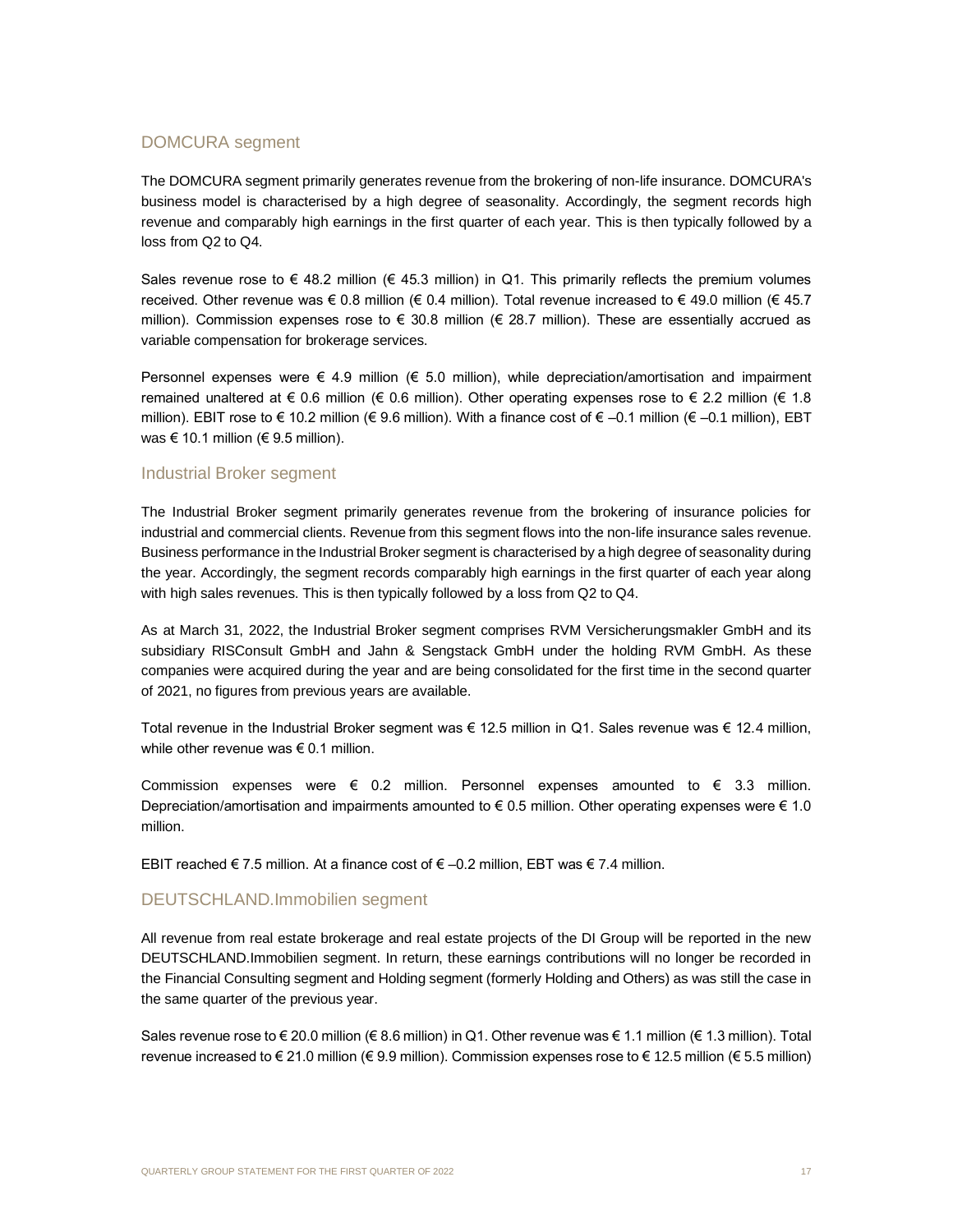as a result of higher revenue. Due to the increased volume in real estate development, the expenses for real real estate development increased to  $\epsilon$  7.1 million ( $\epsilon$  1.3 million).

Personnel expenses were  $\epsilon$  2.2 million ( $\epsilon$  1.3 million). This increase can be attributed to the greater number of employees, as well as the restructured pay systems that have been introduced. Depreciation/amortisation and impairments remained unchanged at € 0.4 million (€ 0.4 million). Other operating expenses amounted to € 1.4 million (€ 0.9 million). EBIT rose to € 0.2 million (€ –0.1 million). Other interest and similar expenses were € –1.0 million (€ –0.5 million). With a finance cost of € –0.8 million (€ –0.4 million), EBT was € –0.6 million ( $\epsilon$  –0.5 million).

#### Holding segment

At € 2.3 million (€2.2 million), total Q1 revenue in the Holding segment (before Holding and Others) remained at the same level of the previous year. Compared to the previous year, the figure no longer contains the contributions of the DI Group. The previous year is presented accordingly. Other revenue was  $\in$  2.3 million ( $\in$ 2.2 million).

Due to the altered segment structure, there were no commission expenses and expenses from real estate development anymore.

At € 2.0 million (€ 1.5 million), personnel expenses were above the previous year's level. Depreciation/amortisation and impairments remained nearly unchanged at € 0.5 million (€ 0.4 million). Other operating expenses decreased to € 2.2 million (€ 3.2 million).

EBIT was € –2.3 million (€ –3.0 million). Finance cost declined to € –0.2 million (€ –0.1 million). EBT therefore reached  $\epsilon$  –2.6 million ( $\epsilon$  –3.1 million).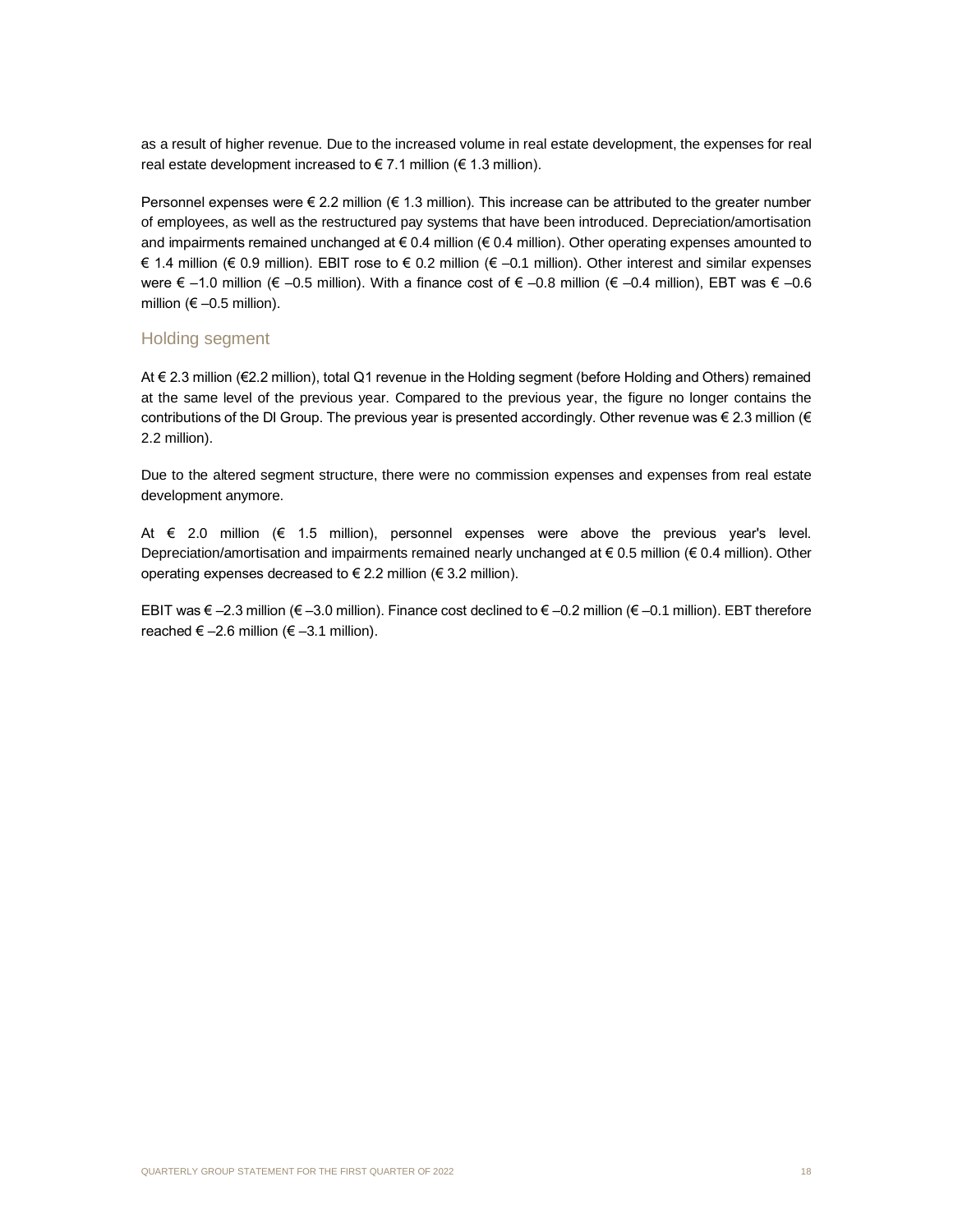## <span id="page-18-0"></span>EMPLOYEES AND SELF-EMPLOYED CLIENT CONSULTANTS

As MLP is a knowledge-based service provider, qualified and motivated employees and self-employed client consultants represent the most important foundation for sustainable company success. Recruitment of new consultants as well as their qualification and further development therefore represents an important focus along with a continuous development of our HR work.

The number of employees rose to 2,188 (1,890) in the reporting period. The increase is mainly due to the already completed acquisitions in the Industrial Brokers segment as well as new hires and returnees from parental leave,

#### **Development of number of employees by segment (excluding MLP consultants)**

| Segment                           | March 31, 2022 | March 31, 2021 |
|-----------------------------------|----------------|----------------|
| Financial Consulting <sup>1</sup> | 1,103          | 1,082          |
| Banking                           | 212            | 199            |
| <b>FERI</b>                       | 255            | 222            |
| <b>DOMCURA</b>                    | 295            | 306            |
| Industrial Broker <sup>2</sup>    | 202            |                |
| Holding                           | 15             | 6              |
| DEUTSCHLAND.Immobilien 3          | 106            | 75             |
| <b>Total</b>                      | 2,188          | 1,890          |

1 Including ZSH GmbH Finanzdienstleistungen and MLP Dialog GmbH.

2 Since April 1, 2021: RVM Versicherungsmakler GmbH, RVM GmbH, RISConsult GmbH / since August 1, 2021: Jahn & Sengstack GmbH.

3 Since January 1, 2022 reported as a separate segment.

With fluctuation usually higher in an opening quarter, the number of self-employed client consultants was 2,048 at the end of the first quarter (31 December 2021: 2,083). As of March 31, 2022, MLP operated 130 representative offices (December 31, 2020: 129). The number of university teams in the first quarter was 102 (31 December 2021: 106).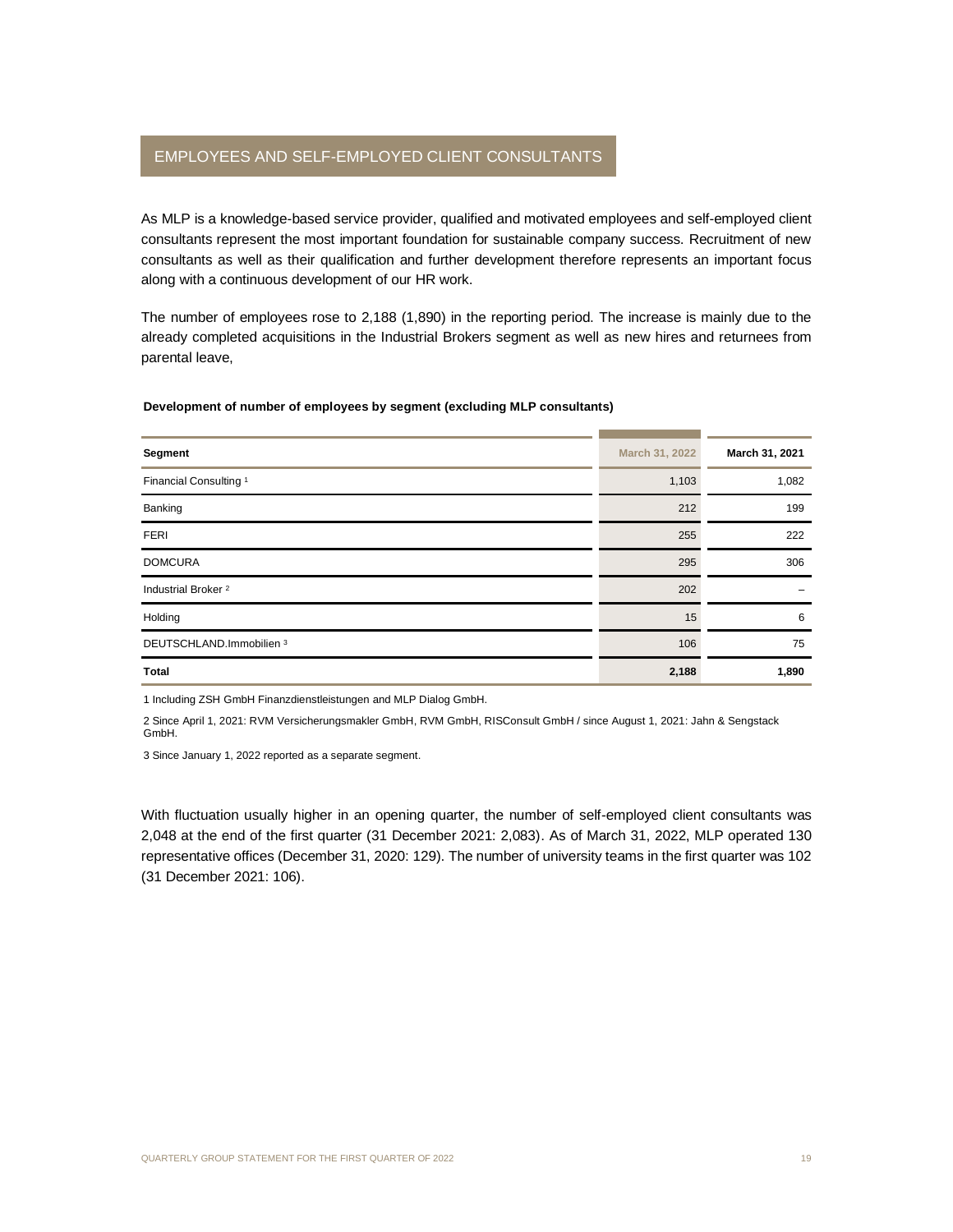<span id="page-19-0"></span>

The first quarter was characterised by highly successful development. The first ever profit contribution from the Industrial Broker segment in a first quarter, as well as a dynamic real estate business both contributed to this. Similarly to the seasonal nature of the non-life insurance business, however, the profit contribution of the Industrial Broker segment cannot be expected to continue in the coming quarters. As reflected in our forecast at the start of the year, we are actually anticipating a negative profit contribution in Q2 to Q4 due to the seasonality of the business.

The qualitative assessment of revenue development that we issued at the start of the year still applies. In wealth management, we are still anticipating a slight decline in revenue for the current year due to the extremely high performance fees collected in the previous year. We are also still anticipating a slight increase in the old-age provision business and a pronounced increase in the non-life insurance and real estate brokerage and development business. As regards the health insurance business we anticipate business development to remain unchanged. The consulting field of loans and mortgages is likely to see a slight increase.

Despite increased risks in the markets, MLP is still expecting to record EBIT in a corridor between  $\epsilon$  75 million and € 85 million for the year 2022. We are also expecting further growth in new business and an increase in recurring revenue in various consulting fields to largely compensate for the decline that is to be anticipated in terms of performance fees in wealth management.

We are also happy to reaffirm our mid-term plan of recording EBIT between € 100 million and € 110 million by the end of 2025 with sales revenue in excess of € 1.1 billion.

You can find details on our forecast in the Annual Report of the MLP Group at [www.mlp-annual-report.com.](http://www.mlp-annual-report.com/)

#### **Forward-looking statements**

These documents contain, among other things, certain forward-looking statements and information on future developments that are based on the convictions of MLP SE's Executive Board as well as assumptions and information currently available to MLP SE. Words such as "expect", "estimate", "assume", "intend", "plan", "should", "could" and "project" as well as similar terms relating to the company are intended to indicate such forward-looking statements, which to that extent are subject to certain uncertainty factors.

Many factors can contribute to the actual results of the MLP Group differing significantly from the future forecasts made in such forward-looking statements.

MLP SE assumes no obligation towards the public to update or correct any forward-looking statements. All forward-looking statements are subject to various risks and uncertainties that could cause actual results to differ materially from expectations. The forward-looking statements reflect the view at the time at which they were made.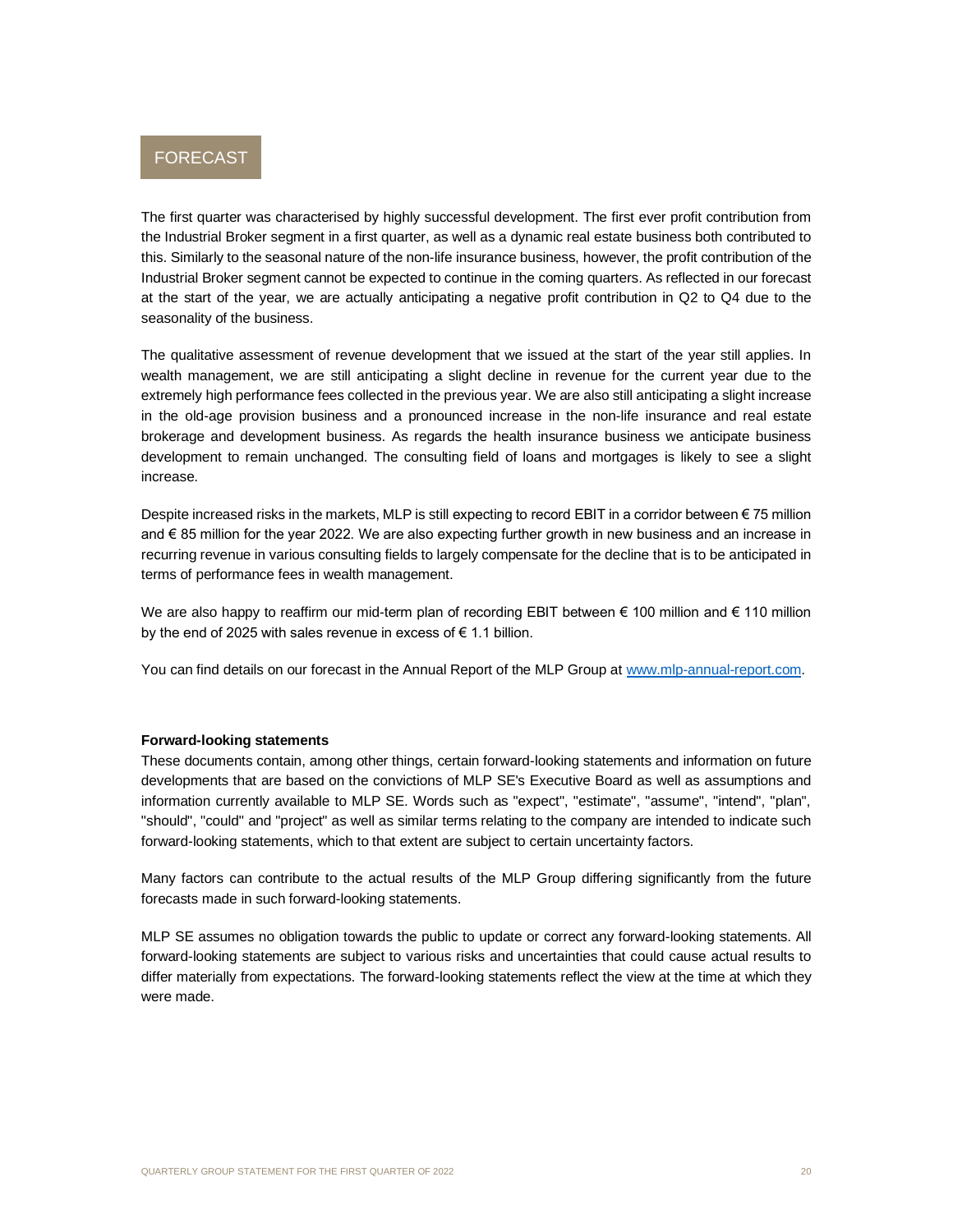# <span id="page-20-0"></span>Consolidated Income statement and statement of comprehensive income

| all figures in €'000                                            | 1st quarter<br>2022 | 1st quarter<br>2021 |
|-----------------------------------------------------------------|---------------------|---------------------|
| Revenue                                                         | 249,933             | 215,648             |
| Other revenue                                                   | 4,735               | 5,771               |
| <b>Total revenue</b>                                            | 254,668             | 221,420             |
| Inventory changes                                               | 2,702               | $-389$              |
| Commission expenses                                             | $-124,397$          | $-113,151$          |
| Expenses from real estate development                           | $-8,643$            | $-1,224$            |
| Interest expenses                                               | $-104$              | -81                 |
| Valuation result/loan loss provisions                           | 604                 | $-912$              |
| Personnel expenses                                              | $-46,204$           | $-41,993$           |
| Depreciation and impairments                                    | $-7,694$            | $-6,909$            |
| Other operating expenses                                        | $-37,581$           | $-35,932$           |
| Earnings from investments accounted for using the equity method | 1,220               | 1,007               |
| Earnings before interest and tax (EBIT)                         | 34,572              | 21,837              |
| Other interest and similar income                               | 522                 | 65                  |
| Other interest and similar expenses                             | $-1,132$            | $-889$              |
| Valuation result not relating to operating activities           | -5                  | $-102$              |
| <b>Finance cost</b>                                             | $-616$              | -926                |
| Earnings before tax (EBT)                                       | 33,956              | 20,911              |
| Income taxes                                                    | $-9,770$            | $-5,103$            |
| Net profit                                                      | 24,186              | 15,808              |
| of which attributable to                                        |                     |                     |
| owners of the parent company                                    | 24,737              | 15,888              |
| non-controlling interests                                       | $-551$              | $-80$               |
| Earnings per share in $\epsilon$ <sup>1</sup>                   |                     |                     |
| basic/diluted                                                   | 0.23                | 0.15                |
|                                                                 |                     |                     |

#### **Consolidated Income statement for the period from January 1 to March 31, 2022**

<sup>1</sup> Basis of calculation: average number of ordinary shares outstanding as of March 31, 2022: 109.226.878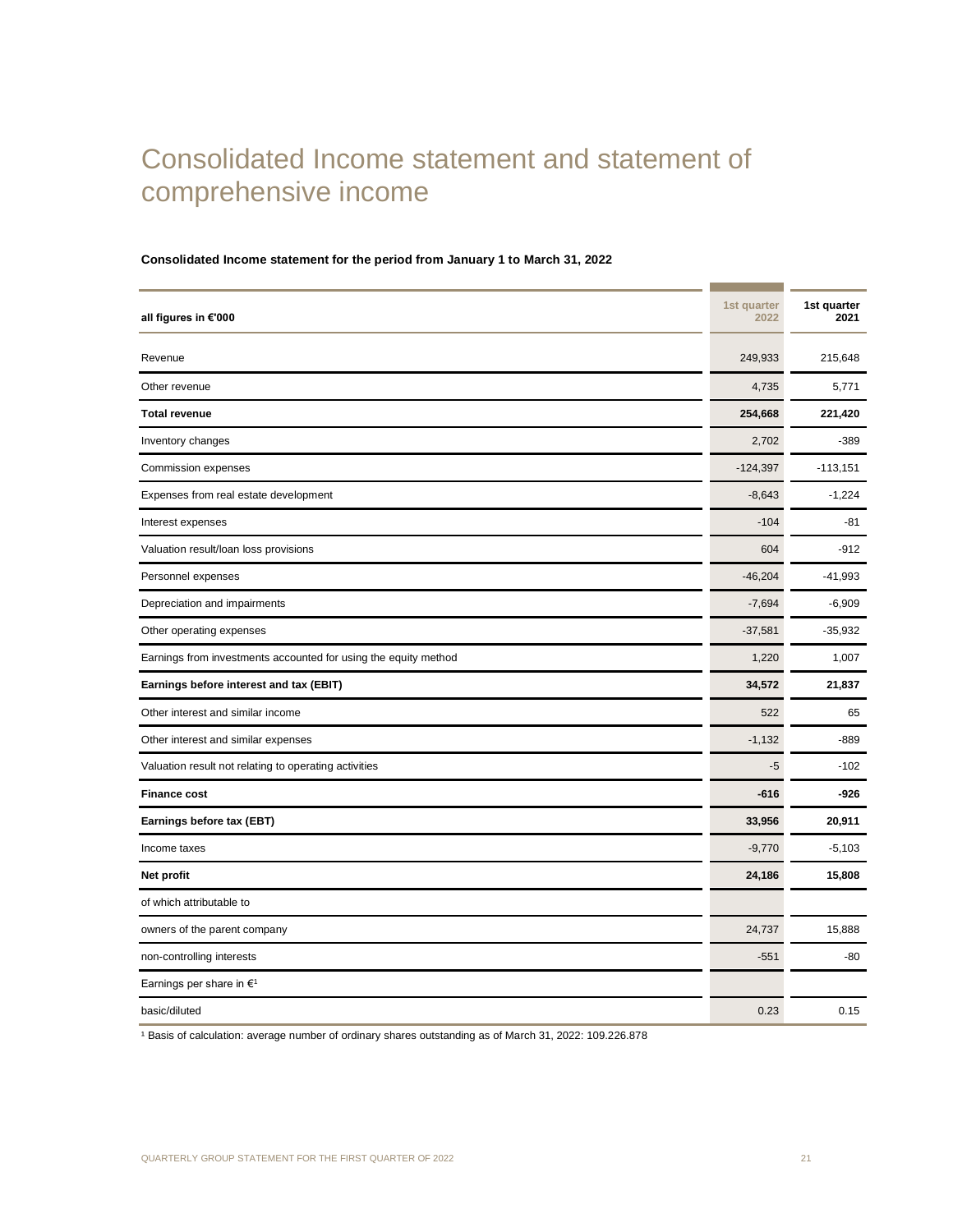**Consolidated statement of comprehensive income for the period from January 1 to March 31, 2022**

| All figures in €'000                                               | 1st quarter<br>2022 | 1st quarter<br>2021 |
|--------------------------------------------------------------------|---------------------|---------------------|
| Net profit                                                         | 24,186              | 15,808              |
| Gains/losses due to the revaluation of defined benefit obligations | 6,790               | 2,957               |
| Deferred taxes on non-reclassifiable gains/losses                  | $-2,007$            | $-870$              |
| Non-reclassifiable gains/losses                                    | 4,783               | 2,087               |
| Gains/losses due to currency exchange rates                        | 120                 |                     |
| Deferred taxes on reclassifiable gains/losses                      |                     |                     |
| Reclassifiable gains/losses                                        | 120                 |                     |
| Other comprehensive income                                         | 4,904               | 2,087               |
| Total comprehensive income                                         | 29,090              | 17,895              |
| Of which attributable to                                           |                     |                     |
| owners of the parent company                                       | 29,641              | 17,975              |
| non-controlling interests                                          | $-551$              | $-80$               |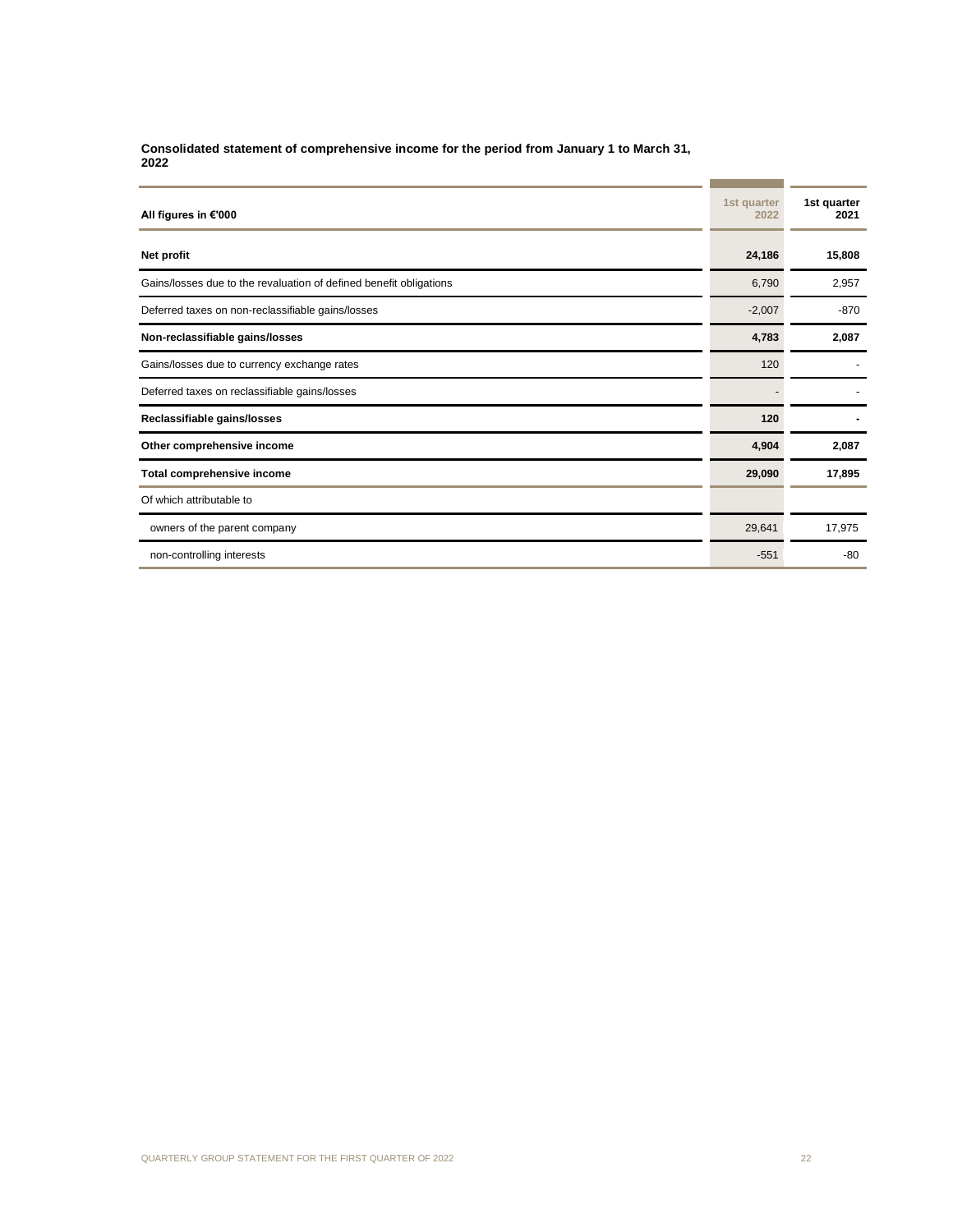# <span id="page-22-0"></span>Consolidated Statement of financial position

#### **Assets as of March 31, 2022**

| all figures in €'000                              | March 31, 2022 | Dec 31, 2021 |
|---------------------------------------------------|----------------|--------------|
| Intangible assets                                 | 225,624        | 226,780      |
| Property, plant and equipment                     | 126,137        | 128,099      |
| Investments accounted for using the equity method | 7,306          | 6,087        |
| Deferred tax assets                               | 6,945          | 11,115       |
| Receivables from clients in the banking business  | 1,019,013      | 961,402      |
| Receivables from banks in the banking business    | 560,117        | 478,263      |
| <b>Financial assets</b>                           | 210,154        | 195,248      |
| Inventories                                       | 37,308         | 34,606       |
| Tax refund claims                                 | 12,973         | 12,088       |
| Other receivables and assets                      | 225,158        | 261,888      |
| Cash and cash equivalents                         | 1,311,528      | 1,377,807    |
| Total                                             | 3,742,263      | 3,693,383    |

#### **Liabilities and shareholders' equity as of March 31, 2022**

| all figures in €'000                               | March 31, 2022 | Dec 31, 2021 |
|----------------------------------------------------|----------------|--------------|
| Equity attributable to MLP SE shareholders         | 522,119        | 495,245      |
| Non-controlling interests                          | 435            | 986          |
| Total shareholders' equity                         | 522,554        | 496,231      |
| <b>Provisions</b>                                  | 129,146        | 137,048      |
| Deferred tax liabilities                           | 10,346         | 11,295       |
| Liabilities due to clients in the banking business | 2,553,216      | 2,516,098    |
| Liabilities due to banks in the banking business   | 136,542        | 129,288      |
| <b>Tax liabilities</b>                             | 39,651         | 33,131       |
| Other liabilities                                  | 350,808        | 370,292      |
| Total                                              | 3,742,263      | 3,693,383    |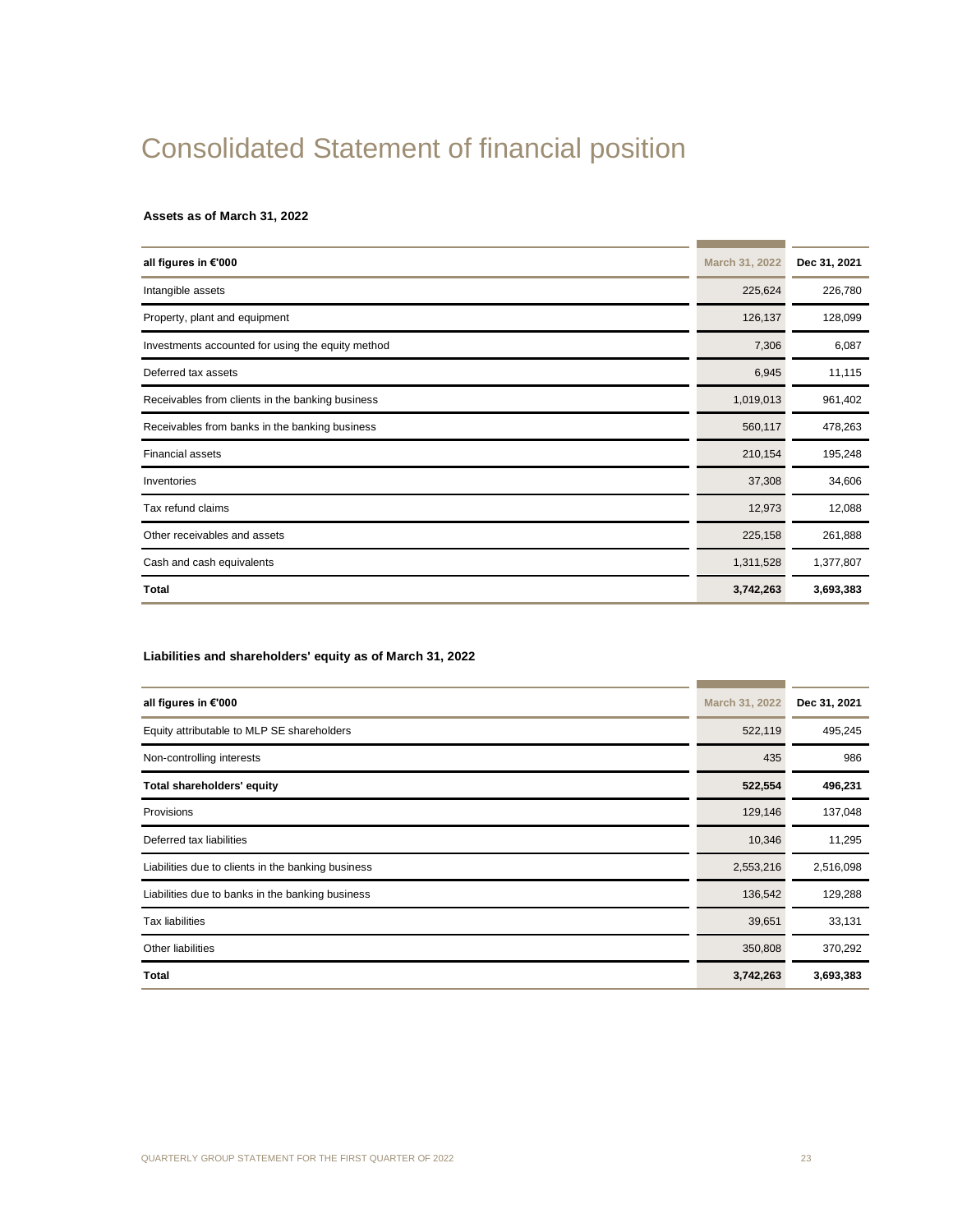# <span id="page-23-0"></span>Condensed statement of cash flow

### **Condensed statement of cash flow for the period from January 1 to March 31, 2022**

| all figures in €'000                                                | 1st quarter<br>2022 | 1st quarter<br>2021 |
|---------------------------------------------------------------------|---------------------|---------------------|
| Cash and cash equivalents at beginning of period                    | 1,373,953           | 859,041             |
| Cash flow from operating activities                                 | $-37,089$           | 273,546             |
| Cash flow from investing activities                                 | $-18,745$           | $-58,674$           |
| Cash flow from financing activities                                 | $-10,428$           | 23,610              |
| Change in cash and cash equivalents                                 | $-66,262$           | 238,482             |
| Changes in cash and cash equivalents due to exchange rate movements | $-17$               |                     |
| Liabilities to banks due on demand (excluding the banking business) | 182                 | $-2,203$            |
| Cash and cash equivalents at end of period                          | 1,307,856           | 1,333,802           |

## <span id="page-23-1"></span>Revenues

| all figures in €'000                | 1st quarter<br>2022 | 1st quarter<br>2021 |
|-------------------------------------|---------------------|---------------------|
| Non-life insurance                  | 82,187              | 67,114              |
| Wealth management                   | 81,160              | 77,284              |
| Old-age provision                   | 40,393              | 39,246              |
| Health insurance                    | 14,618              | 14,194              |
| Real estate brokerage               | 12,519              | 6,701               |
| Loans and mortgages                 | 5,645               | 4,849               |
| Other commissions and fees          | 2,248               | 999                 |
| <b>Total commission income</b>      | 238,771             | 210,387             |
| Income from real estate development | 7,593               | 1,978               |
| Interest income                     | 3,569               | 3,283               |
| <b>Total</b>                        | 249,933             | 215,648             |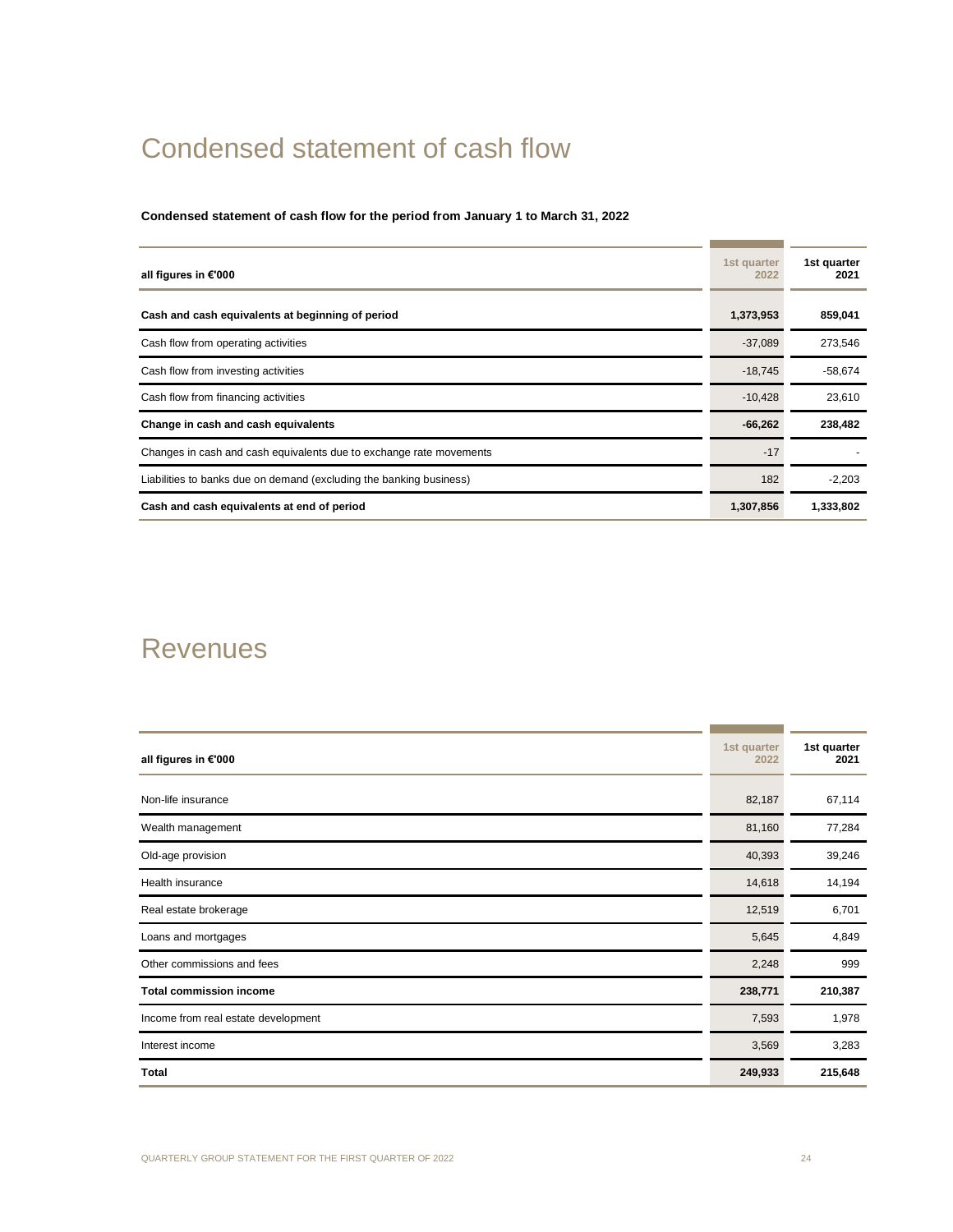# <span id="page-24-0"></span>Consolidated Statement of changes in equity

### **Statement of changes in equity for the period from January 1 to March 31, 2022**

| All figures in €'000                    | Share<br>capital | Capital<br>reserves | <b>Revaluation</b><br>gains/losses<br>related to defined<br>benefit obligations after<br>taxes | Currency<br>change | Retained<br>earnings | Total    | Non-<br>controllin<br>g interests | Total<br>sharehold<br>ers'<br>equity |
|-----------------------------------------|------------------|---------------------|------------------------------------------------------------------------------------------------|--------------------|----------------------|----------|-----------------------------------|--------------------------------------|
| As of January 1, 2021                   | 109,326          | 149,918             | $-20,995$                                                                                      | L,                 | 214,994              | 453,243  | 776                               | 454,019                              |
| Acquisition of treasury<br>stock        | $-543$           |                     |                                                                                                |                    | $-2,869$             | $-3,412$ |                                   | $-3,412$                             |
| Share-based payment                     |                  | 752                 |                                                                                                |                    |                      | 752      |                                   | 752                                  |
| Dividend                                |                  |                     |                                                                                                |                    |                      |          |                                   |                                      |
| Change in non-<br>controlling interests |                  |                     |                                                                                                |                    |                      |          |                                   |                                      |
| <b>Transactions with</b><br>owners      | $-543$           | 752                 |                                                                                                |                    | $-2,869$             | $-2,659$ |                                   | $-2,659$                             |
| Net profit                              |                  |                     |                                                                                                |                    | 15,888               | 15,888   | $-80$                             | 15,808                               |
| Other comprehensive<br>income           |                  |                     | 2,087                                                                                          |                    |                      | 2,087    |                                   | 2,087                                |
| <b>Total comprehensive</b><br>income    |                  |                     | $-2,087$                                                                                       |                    | 15,888               | 17,975   | -80                               | 17,895                               |
| As of March 31, 2021                    | 108,783          | 150,670             | $-18,908$                                                                                      |                    | 228,013              | 468,558  | 696                               | 469,254                              |
|                                         |                  |                     |                                                                                                |                    |                      |          |                                   |                                      |
| As of January 1, 2022                   | 109,314          | 150,445             | $-17,546$                                                                                      | $-59$              | 253,091              | 495,245  | 986                               | 496,231                              |
| Acquisition of treasury<br>stock        | $-443$           |                     |                                                                                                |                    | $-3,108$             | $-3,551$ |                                   | $-3,551$                             |
| Share-based payment                     |                  | 784                 |                                                                                                |                    |                      | 784      |                                   | 784                                  |
| Dividend                                |                  |                     |                                                                                                |                    |                      |          |                                   |                                      |
| Change in non-<br>controlling interests |                  |                     |                                                                                                |                    |                      |          |                                   |                                      |
| <b>Transactions with</b><br>owners      | $-443$           | 784                 |                                                                                                |                    | $-3,108$             | $-2,767$ |                                   | $-2,767$                             |
| Net profit                              |                  |                     |                                                                                                |                    | 24,737               | 24,737   | $-551$                            | 24,186                               |
| Other comprehensive<br>income           |                  |                     | 4,783                                                                                          | 120                |                      | 4,904    |                                   | 4,904                                |
| <b>Total comprehensive</b><br>income    |                  |                     | 4,783                                                                                          | 120                | 24,737               | 29,641   | $-551$                            | 29,090                               |
| Change in scope of<br>consolidation     |                  |                     |                                                                                                |                    |                      |          |                                   |                                      |
| As of March. 31, 2022                   | 108,871          | 151,230             | $-12,763$                                                                                      | 61                 | 274,720              | 522,119  | 436                               | 522,555                              |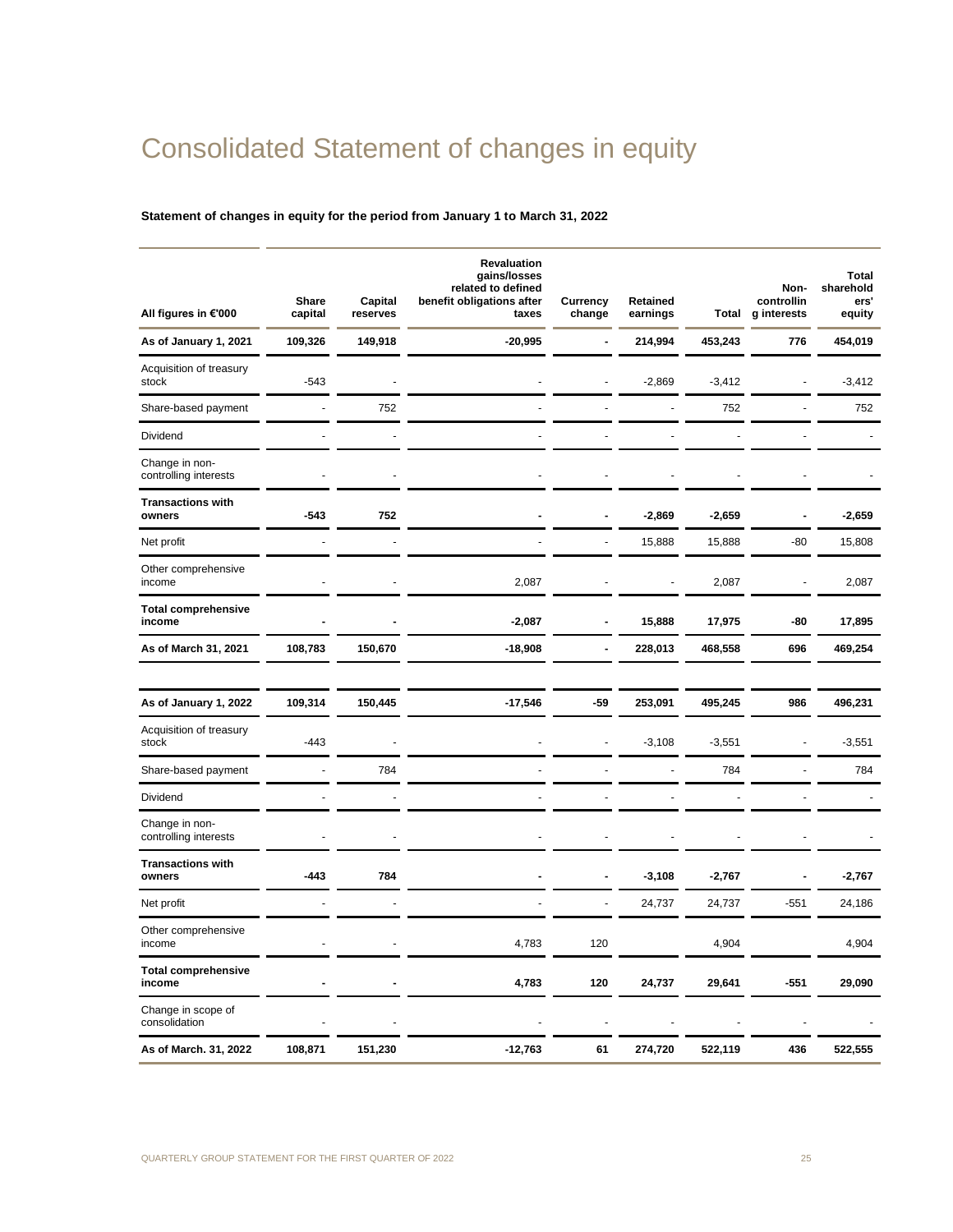# Reportable business segments

<span id="page-25-0"></span>

|                                                   | <b>Financial Consulting</b> |                     | <b>Banking</b>      |                     | <b>FERI</b>         |                     | <b>DOMCURA</b>      |                     | Deutschland.Immobilien |                     | <b>Industrial broker</b> |                     | Holding             |                      | Consolidation         |                          | Total               |                     |
|---------------------------------------------------|-----------------------------|---------------------|---------------------|---------------------|---------------------|---------------------|---------------------|---------------------|------------------------|---------------------|--------------------------|---------------------|---------------------|----------------------|-----------------------|--------------------------|---------------------|---------------------|
|                                                   |                             |                     |                     |                     |                     |                     |                     |                     |                        |                     |                          |                     |                     |                      |                       |                          |                     |                     |
| all figures in €'000                              | 1st quarter<br>2022         | 1st quarter<br>2021 | 1st quarter<br>2022 | 1st quarter<br>2021 | 1st quarter<br>2022 | 1st quarter<br>2021 | 1st quarter<br>2022 | 1st quarter<br>2021 | 1st quarter<br>2022    | 1st quarter<br>2021 | 1st quarter<br>2022      | 1st quarter<br>2021 | 1st quarter<br>2022 | 1st quarter<br>20211 | 1st quarter<br>2022   | 1st quarter<br>2021      | Ist quarter<br>2022 | 1st quarter<br>2021 |
| Revenue                                           | 99,422                      | 91,177              | 29,416              | 23,712              | 56,925              | 58,353              | 48,158              | 45,342              | 19,973                 | 8,564               | 12,400                   |                     |                     | $\sim$               | $-16,361$             | $-11,500$                | 249,933             | 215,648             |
| of which total inter-                             |                             |                     |                     |                     |                     |                     |                     |                     |                        |                     |                          |                     |                     |                      |                       |                          |                     |                     |
| segment revenue<br>Other revenue                  | 13,763<br>6,115             | 9,894<br>7,383      | 1,827<br>795        | 1,605<br>729        | 847                 | 448                 | 806                 | 369                 | 1,061                  | 1,291               | 772<br>132               |                     | 2,314               | 2,222                | $-16,361$<br>$-7,334$ | $-11,500$<br>$-6,671$    | 4,735               | 5,771               |
| of which total inter-                             |                             |                     |                     |                     |                     |                     |                     |                     |                        |                     |                          |                     |                     |                      |                       |                          |                     |                     |
| segment revenue                                   | 3,658                       | 3,339               | 696                 | 656                 |                     |                     | 257                 | $\overline{2}$      | 534                    | 497                 | 36                       |                     | 2,152               | 2,177                | $-7,334$              | $-6.671$                 |                     |                     |
| <b>Total revenue</b>                              | 105,538                     | 98,560              | 30,212              | 24,440              | 57,772              | 58,802              | 48,963              | 45,711              | 21,034                 | 9,855               | 12,531                   |                     | 2,314               | 2,222                | $-23,696$             | $-18,171$                | 254,668             | 221,420             |
| Inventory changes                                 |                             |                     |                     |                     |                     |                     |                     |                     | 2,702                  | $-389$              |                          |                     |                     |                      |                       |                          | 2,702               | $-389$              |
| Commission expenses                               | $-52,756$                   | $-47,311$           | $-13,247$           | $-10,443$           | $-33,479$           | $-31,892$           | $-30,845$           | $-28,726$           | $-12,516$              | $-5,479$            | $-212$                   |                     |                     |                      | 18,658                | 10,700                   | $-124,397$          | $-113,151$          |
| Expenses from real                                |                             |                     |                     |                     |                     |                     |                     |                     |                        |                     |                          |                     |                     |                      |                       |                          |                     |                     |
| estate development                                |                             |                     |                     |                     |                     |                     |                     |                     | $-7,118$               | $-1,279$            |                          |                     |                     |                      | $-1,525$              | 55                       | $-8,643$            | $-1,224$            |
| Interest expenses                                 |                             |                     | 96                  | 9                   |                     |                     |                     |                     |                        |                     |                          |                     |                     |                      | $-200$                | $-90$                    | $-104$              | $-81$               |
| Valuation result/loan<br>loss provisions          | $-235$                      | $-73$               | 756                 | $-595$              | 204                 | $-18$               | $-209$              | $-89$               | 88                     | $-137$              |                          |                     |                     |                      |                       |                          | 604                 | $-912$              |
| Personnel expenses                                | $-20,160$                   | $-20,434$           | $-3,643$            | $-3,578$            | $-10,023$           | $-10,145$           | $-4,890$            | $-4,978$            | $-2,236$               | $-1,343$            | $-3,288$                 | ×                   | $-1,963$            | $-1,515$             |                       | $\overline{\phantom{a}}$ | $-46,204$           | $-41,993$           |
| Depreciation and                                  |                             |                     |                     |                     |                     |                     |                     |                     |                        |                     |                          |                     |                     |                      |                       |                          |                     |                     |
| impairments                                       | $-4,739$                    | $-4,811$            | $-97$               | $-96$               | $-836$              | $-557$              | $-624$              | $-614$              | $-415$                 | $-401$              | $-521$                   |                     | $-462$              | $-431$               |                       |                          | $-7,694$            | $-6,909$            |
| Other operating                                   | $-25,099$                   | $-25,241$           | $-9,176$            | $-9,296$            | $-4,180$            | $-2,319$            | $-2,168$            | $-1,751$            | $-1,352$               | $-922$              | $-962$                   |                     | $-2,232$            | $-3,242$             | 7,588                 | 6,840                    | $-37,581$           | $-35,932$           |
| expenses<br>Earnings from                         |                             |                     |                     |                     |                     |                     |                     |                     |                        |                     |                          |                     |                     |                      |                       |                          |                     |                     |
| investments accounted                             |                             |                     |                     |                     |                     |                     |                     |                     |                        |                     |                          |                     |                     |                      |                       |                          |                     |                     |
| for using the equity                              |                             |                     |                     |                     |                     |                     |                     |                     |                        |                     |                          |                     |                     |                      |                       |                          |                     |                     |
| method                                            | 1,221                       | 1,009               |                     |                     |                     |                     |                     |                     | $-2$                   | $-2$                |                          |                     |                     |                      |                       |                          | 1,220               | 1,007               |
| <b>Earnings before</b><br>interest and tax (EBIT) | 3,770                       | 1,698               | 4,901               | 442                 | 9,459               | 13,870              | 10,227              | 9,553               | 185                    | -96                 | 7,548                    |                     | $-2,343$            | $-2,966$             | 825                   | $-665$                   | 34,572              | 21,837              |
| Other interest and                                |                             |                     |                     |                     |                     |                     |                     |                     |                        |                     |                          |                     |                     |                      |                       |                          |                     |                     |
| similar income                                    | 491                         | 29                  | 43                  | 30                  | $-53$               | -6                  | $-109$              | $-81$               | 250                    | 131                 | $-2$                     |                     | $-78$               | $-28$                | $-20$                 | $-12$                    | 522                 | 65                  |
| Other interest and                                |                             |                     |                     |                     |                     |                     |                     |                     |                        |                     |                          |                     |                     |                      |                       |                          |                     |                     |
| similar expenses<br>Valuation result not          | $-317$                      | $-678$              | $-14$               | $-12$               | $-89$               | $-91$               | $-0$                | $-7$                | $-1,019$               | $-497$              | $-192$                   |                     | $-141$              | $-105$               | 639                   | 502                      | $-1,132$            | $-889$              |
| relating to operating                             |                             |                     |                     |                     |                     |                     |                     |                     |                        |                     |                          |                     |                     |                      |                       |                          |                     |                     |
| activities                                        | $-5$                        | -98                 |                     |                     |                     |                     |                     |                     |                        |                     |                          |                     |                     | -5                   |                       |                          | $-5$                | $-102$              |
| <b>Finance cost</b>                               | 169                         | $-746$              | 29                  | 18                  | $-142$              | $-97$               | $-110$              | $-88$               | $-769$                 | $-366$              | $-193$                   |                     | $-219$              | $-137$               | 619                   | 490                      | $-616$              | $-926$              |
| Earnings before tax<br>(EBT)                      | 3,939                       | 952                 | 4,930               | 461                 | 9,317               |                     | 10,117              | 9,465               | $-584$                 | $-462$              | 7,355                    |                     | $-2,562$            | $-3,103$             | 1,445                 | $-175$                   |                     |                     |
| Income taxes                                      |                             |                     |                     |                     |                     | 13,773              |                     |                     |                        |                     |                          |                     |                     |                      |                       |                          | 33,956<br>$-9,770$  | 20,911<br>$-5,103$  |
| Net profit                                        |                             |                     |                     |                     |                     |                     |                     |                     |                        |                     |                          |                     |                     |                      |                       |                          | 24,186              | 15,808              |
| of which attributable to                          |                             |                     |                     |                     |                     |                     |                     |                     |                        |                     |                          |                     |                     |                      |                       |                          |                     |                     |
| owners of the parent                              |                             |                     |                     |                     |                     |                     |                     |                     |                        |                     |                          |                     |                     |                      |                       |                          |                     |                     |
| company                                           |                             |                     |                     |                     |                     |                     |                     |                     |                        |                     |                          |                     |                     |                      |                       |                          | 24,737              | 15,888              |
| non-controlling interests                         |                             |                     |                     |                     |                     |                     |                     |                     |                        |                     |                          |                     |                     |                      |                       |                          | $-551$              | $-80$               |

<sup>1</sup> The figures for the previous year have been restated due to a change in the business segments